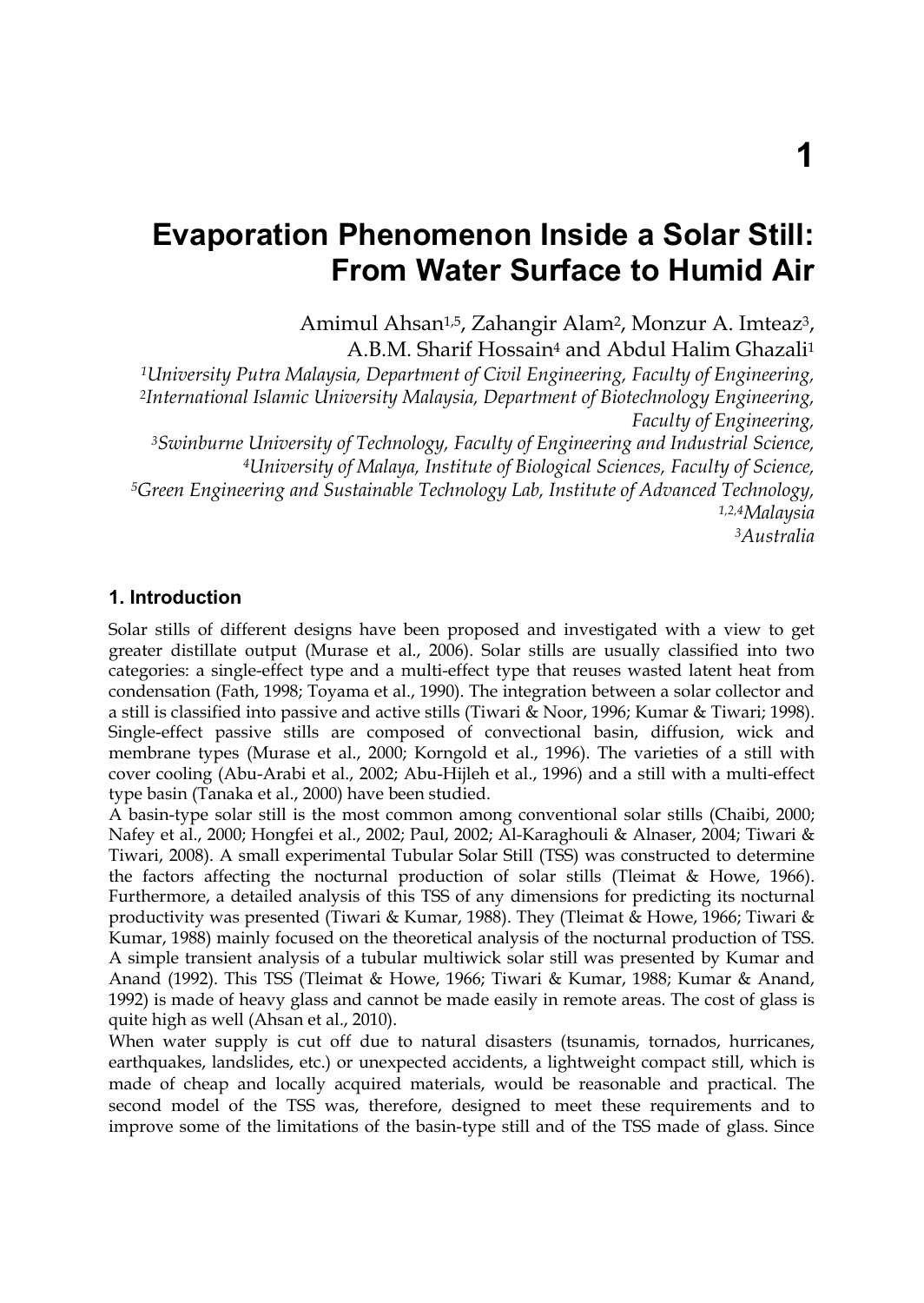the cover material (a vinyl chloride sheet) is a little heavy and cannot form into an ideal size easily (Islam, 2006; Fukuhara & Islam, 2006; Islam et al., 2005; Islam et al., 2007a), a polythene film was adopted as a cheap new material for the cover. Consequently, the cover weight and the cost of the second model were noticeably reduced and the durability was distinctly increased. These improvements also can help to assemble and to maintenance the second model of TSS easily for sustainable use (Ahsan et al., 2010). A complete numerical analysis on TSS has been presented by Ahsan & Fukuhara, 2008; Ahsan, 2009; Ahsan & Fukuhara, 2009; Ahsan & Fukuhara, 2010a, 2010b.

Many researchers (Chaibi, 2000; Clark, 1990; Cooper, 1969; Dunkle, 1961; Hongfei et al., 2002; Malik et al., 1982; Shawaqfeh & Farid, 1995) have focused their research on conventional basin type stills rather than other types such as tubular still. Most of the heat and mass transfer models of the solar still have been described using temperature and vapor pressure on the water surface and still cover, without noting the presence of intermediate medium, i.e. humid air (Dunkle, 1961; Kumar & Anand, 1992; Tiwari & Kumar, 1988). Nagai et al. (2011) and Islam et al. (2007b), however, found that the relative humidity of the humid air is definitely not saturated in the daytime. Islam (2006) formulated the evaporation in the TSS based on the humid air temperature and on the relative humidity in addition to the water temperature and obtained an empirical equation of the evaporative mass transfer coefficient. Since the empirical equation does not have a theoretical background, it is still not known whether it can be used, when the trough size (width or length) is changed (Ahsan & Fukuhara, 2008).

In this chapter, a comparison of the evaporation and distilled water production between the first model and second one is described. Additionally, this chapter aims to present the theoretical formulation of a model for the evaporation in a TSS by dimensional analysis.

# **2. Production principle**

The TSS consists of a transparent tubular cover and a black semicircular trough inside the tubular cover. The solar radiant heat after transmitting through a transparent tubular cover is mostly absorbed by water in the trough. Consequently, the water is heated up and evaporates. The water vapor density of the humid air increases associated with the evaporation from the water surface and then the water vapor is condensed on the inner surface of the tubular cover, releasing its latent heat of vaporization. Finally, the condensed water naturally trickles down toward the bottom of the tubular cover due to gravity and then is stored into a collector through a pipe equipped at the lower end of the tubular cover (Ahsan et al., 2010).

# **3. Overview of first model and second one**

# **3.1 Structure of TSS**

Fig. 1(a) shows the cross section of the second model of the TSS. The frame was assembled with six GI pipes and six GI rings arranged in longitudinal and transverse directions, respectively. The GI pipe was 0.51m in length and 6mm in diameter. The GI ring was 0.38m in length and 2mm in diameter. The reasons for selection of GI material are light weight, cheap, available in market and commonly used in different purposes. The frame was wrapped with a tubular polythene film. The film is easily sealed by using a thermaladhesion machine (Ahsan et al., 2010).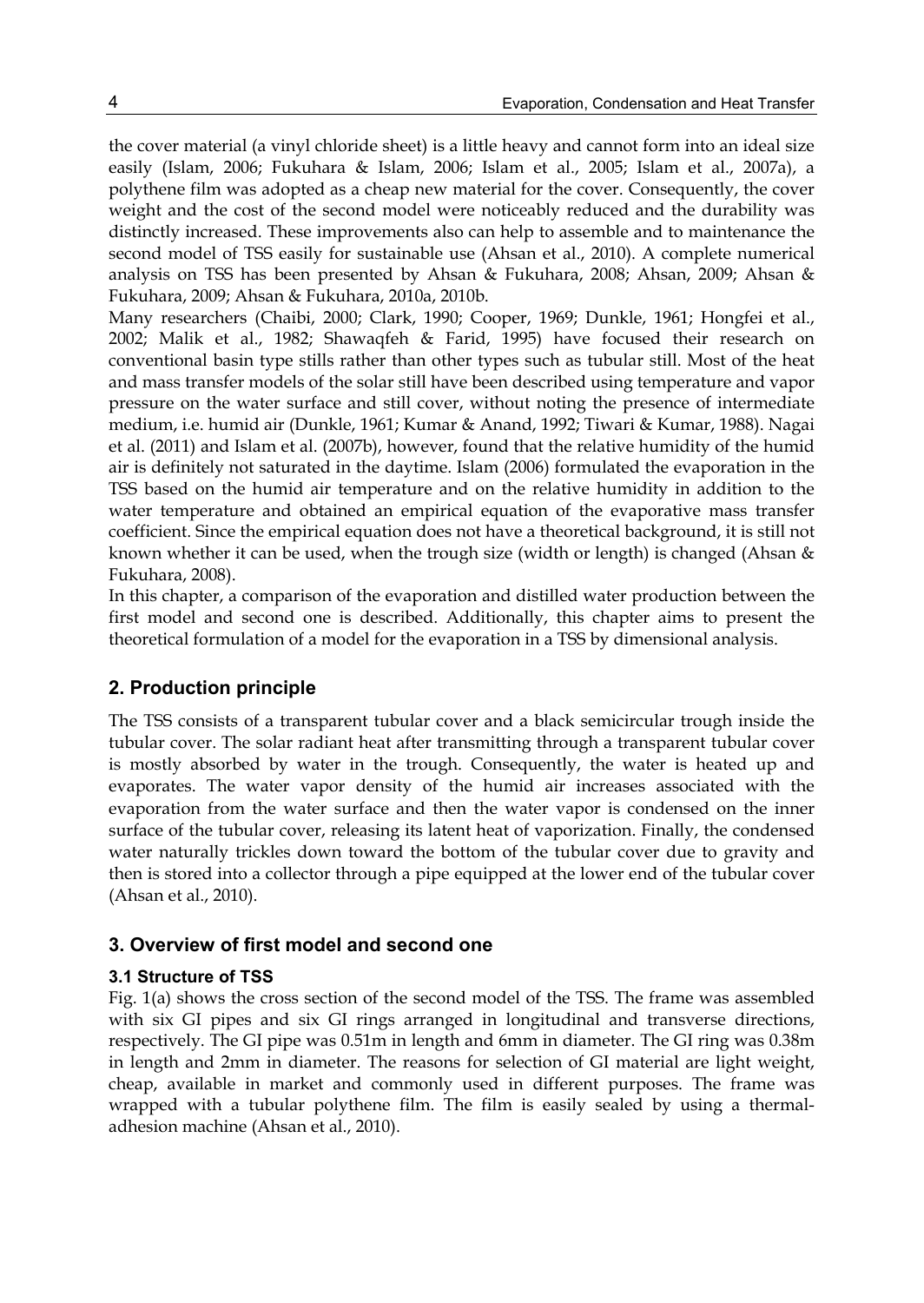

a) Second model b) First model

Fig. 1. Schematic diagram of the experiment (Ahsan et al., 2010)

The tubular cover of the first model designed by the research group was made of a transparent vinyl chloride sheet 0.5mm in thickness (Fukuhara et al., 2002; Islam et al., 2004). The cross section of the first model is shown in Fig. 1(b) (Ahsan et al., 2010).

The specifications of TSS for both first and second models are summarized in Table 1. Both models have the same trough made of vinyl chloride 1.0mm in thickness. Since the attached lid at the end of the tubular cover can be removed easily, the trough can be promptly taken out and inserted back after flushing the accumulated salt in the trough (Ahsan et al., 2010).

| Parameter                     | Value |
|-------------------------------|-------|
| Length of tubular cover (m)   | 0.52  |
| Diameter of tubular cover (m) | 0.13  |
| Length of trough (m)          | 0.49  |
| Diameter of trough (m)        | 0.10  |

Table 1. Specifications of TSS for both first and second models (Ahsan et al., 2010)

An ordinary polythene film which is most common was used first as a cover for the second model of TSS. Since the durability of this ordinary polythene film was observed as about 5 months, two new durable polythene films; namely Soft Polyvinyl Chloride (SPVC) and Diastar (commercial name of the Agricultural Polyolefin Durable Film) were, therefore, chosen for practical purposes. Diastar would be preferable for a longer lifespan and is selected finally as the cover of the second model of TSS since it is guaranteed for 5 years by the manufacturer. Hence, the required maintenance frequency of the second model using Diastar is expected for 5 years, while it is about 2 years for the first one. The cover weight of the second model using Diastar was reduced to one-fifth compared to the first one. The cost of Diastar is also very cheap, i.e. about 4% of the first one. The second model is simpler, lighter, cheaper and more durable than the first one. These improvements make the assembly and maintenance of the new TSS easier (Ahsan et al., 2010).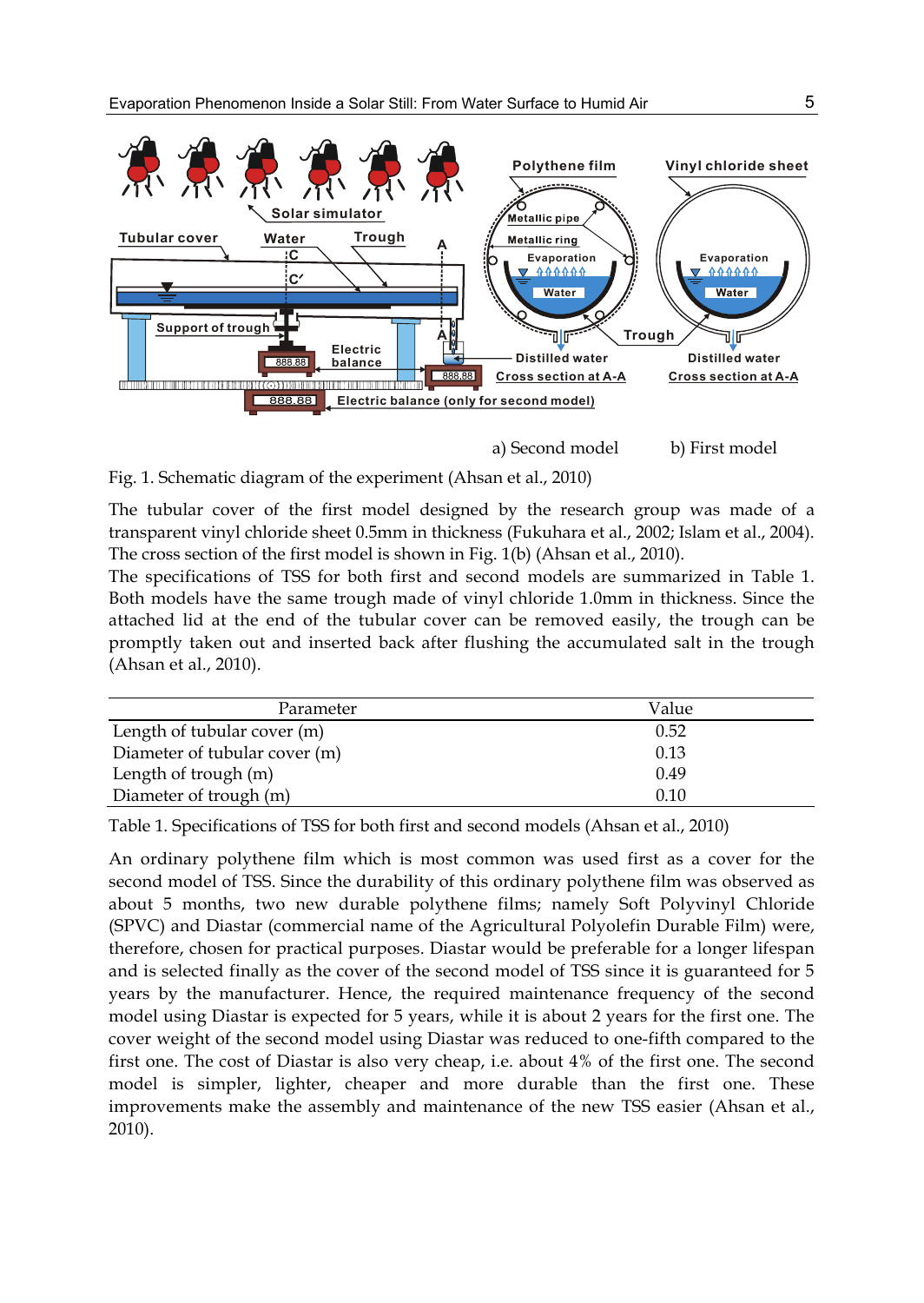Proper measures should be taken for disposal of such used polythene films. In Japan, a most common technique is disposed to under soil to save and keep the environment clean.

### **3.2 Cost of fresh water production using TSS**

The most important factor for the practical application of TSS is the cost of fresh water production. The fresh water production cost using the second model is about  $1245$ Yen/m<sup>3</sup>, which is only 13% of that of the first one. In Japan, the price of the materials is expensive. It is, therefore, expected that the water production cost will be reduced by one-third in developing and underdeveloped countries (Ahsan et al., 2010).

### **4. Experiment 1: method, conditions and results**

### **4.1 Experimental method of second model**

The experiment was carried out in a temperature and relative humidity controlled room to keep the external environmental conditions surrounding the TSS constant. The equipment consisted of a TSS, a solar simulator, a pyranometer (EKO, model: MS-4, ±1% error), a data logger (MCS, model: 486TRH, ±2% error), three thermo-hygrometers (VIASALA, model: HMP13, < ±2% error) and three electric balances (METTLER TOREDO, model: BBK422- 35DLA, readability: 0.01g) connected to three computers (Ahsan et al., 2010).

The solar simulator had 12 infrared lamps (125W) arranged in six rows of two lights each. In this experiment, the temperatures of the water surface  $(T_w)$ , humid air  $(T_{ha})$ , tubular cover  $(T_c)$  and ambient air  $(T_a)$ , relative humidity of the humid air  $(RH<sub>ha</sub>)$  and ambient air  $(RH_a)$ , and radiant heat flux  $(R_s)$  were measured with thermocouples, thermo-hygrometers and a pyranometer, respectively. The measurements for  $T_{w}$ ,  $T_{ha}$ ,  $T_c$  and  $RH_{ha}$  were performed at the center of the TSS (section C-C' in Fig. 1). A thermocouple was placed in shallow water to measure  $T_w$ . Sixteen thermocouples were attached on both inner and outer surfaces of the tubular cover at eight different points at the same intervals along the circumference of the cover. The average output of these points of the inner surface was adopted as the value of *Tc*. A thermocouple and a thermo-hygrometer were set at 50mm below the top of the tubular cover to measure *Tha* and *RHha*. The data were automatically downloaded to the data logger at one-minute intervals (Ahsan et al., 2010).

A special experimental technique to measure independently the evaporation, condensation and production of the TSS was developed. The evaporation was directly measured by placing the support frame of the trough on an electric balance, which was attached without any contact with the other components of the TSS (Fig. 1). The mass of condensation was obtained by a direct weight measurement of the TSS using a support frame on a larger electric balance. The production was directly observed by using a collector on another electric balance. The time variations of the evaporation, condensation and production were also automatically and simultaneously recorded by three computers connected to three electric balances with a minimum reading of 0.01g (Ahsan et al., 2010).

#### **4.2 Experimental method of first model**

The same experiment using the first model was carried out in the same laboratory at the University of Fukui, Japan. There was no difference in the equipment used in the first experiment and second one except an additional electric balance to observe the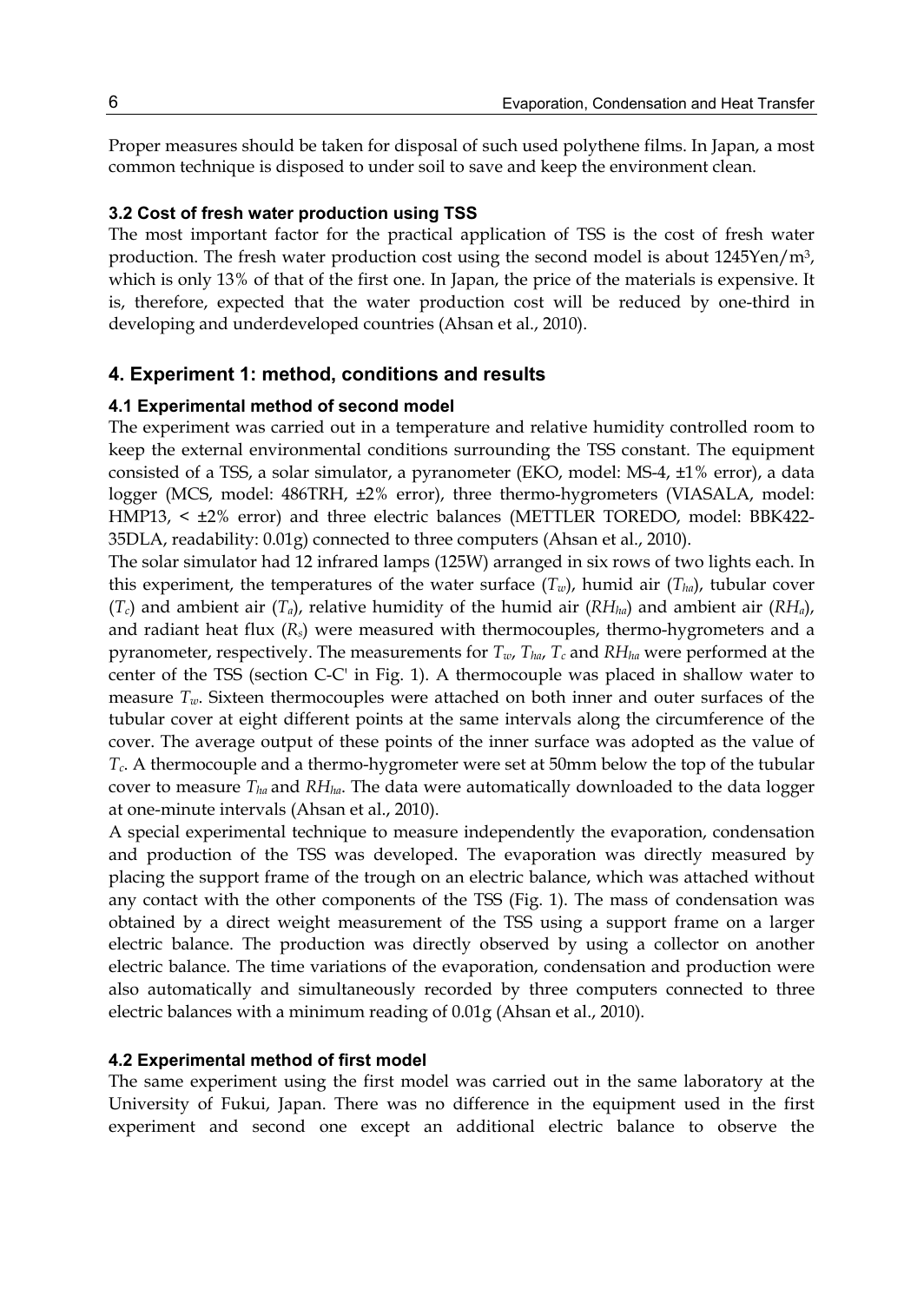condensation flux for the second one. The results of the first model were then compared with the results of the second experiment using the second model (Ahsan et al., 2010).

#### **4.3 Experimental conditions**

Table 2 summarizes the experimental conditions applied to both first and second models. The external experimental conditions were the same for both cases.

| Parameter                     | Value     |
|-------------------------------|-----------|
| Temperature, Ta $(^{\circ}C)$ | $15 - 35$ |
| Relative humidity, RHa (%)    | 40        |
| Radiant heat flux, Rs (W/m2)  | 800       |
| Water depth (mm)              | 20        |
| Experimental duration (hr)    | 8         |

Table 2. Experimental conditions applied to both first and second models (Ahsan et al., 2010)

#### **4.4 Experimental results**

Figs. 2(a) and (b) show the time variations of the hourly evaporation flux, *we*, hourly condensation flux,  $w_c$  (for the second model only), hourly production flux,  $w_p$ , temperatures  $(T_w, T_{ha}$  and  $T_c$ ) and  $RH_{ha}$  for the second model and first one, respectively. The time required for a steady state of  $w_e$ ,  $w_c$  and  $w_p$  was about six hours after starting both experiments. The start of the experiment designated as *t*=0 indicates the time of switching on the solar simulator (Ahsan et al., 2010).

It can be seen from Figs. 2(a) and (b) that  $w_e$  was detected within the first hour of the experiment, while *wp* was recorded two hours after the start of the experiment. There existed a big time lag between  $w_e$  and  $w_p$ . However, the time lag between  $w_e$  and  $w_c$  was very small and it was hard to distinguish the difference between them in Fig. 2(a) (Ahsan et al., 2010).

It was found that *we* and *wp* gradually decreased in both models as *Ta* fell from 35 to 15°C. The values of  $w_e$  and  $w_p$  were slightly lower in the second model than in the first one under the same experimental conditions. The drop in the values of  $w_e$  and  $w_p$  would be a result of the difference in the design of the first model and second one. It was observed that there was an obstruction of the trickle down of the condensed water on the polythene film due to the GI pipes, horizontally arranged inside the cover of the second model as shown in Fig. 1(a). This obstruction might be the cause of less condensation and production rate for the second model of TSS (Ahsan et al., 2010).

A further important point seen in Fig. 2 is that *RHha* was remarkably below 100% in both models, i.e. the humid air was definitely not saturated. If the vapor density of the humid air, *ρ*<sub>*vha</sub>*, is saturated, the evaporation condition on the water surface, i.e.  $ρ_{vw}$  >  $ρ_{vha}$  ( $ρ_{vw}$ : vapor</sub> density on the water surface) is not satisfied, because of  $T_{ha} \geq T_w$  (see Fig. 2(a)) (Ahsan et al., 2010). Nagai et al. (2002) reported the same result from their experiment using a basin-type still.

Since the humid air is definitely not saturated, it is inferred that  $w_e$ ,  $w_c$  and  $w_p$  would be strongly affected by the humid air temperature and relative humidity fraction, *Tha*/*RHha*. Fig. 3 shows the relationship of  $w_e$ ,  $w_c$  and  $w_p$  with  $T_{ha}/RH_{ha}$  for the first model and second one. It is found that  $w_p \approx w_c \approx w_e$  and these  $(w_e, w_c \text{ and } w_p)$  were proportional to  $T_{ha}/RH_{ha}$ , regardless of the models (Ahsan et al., 2010).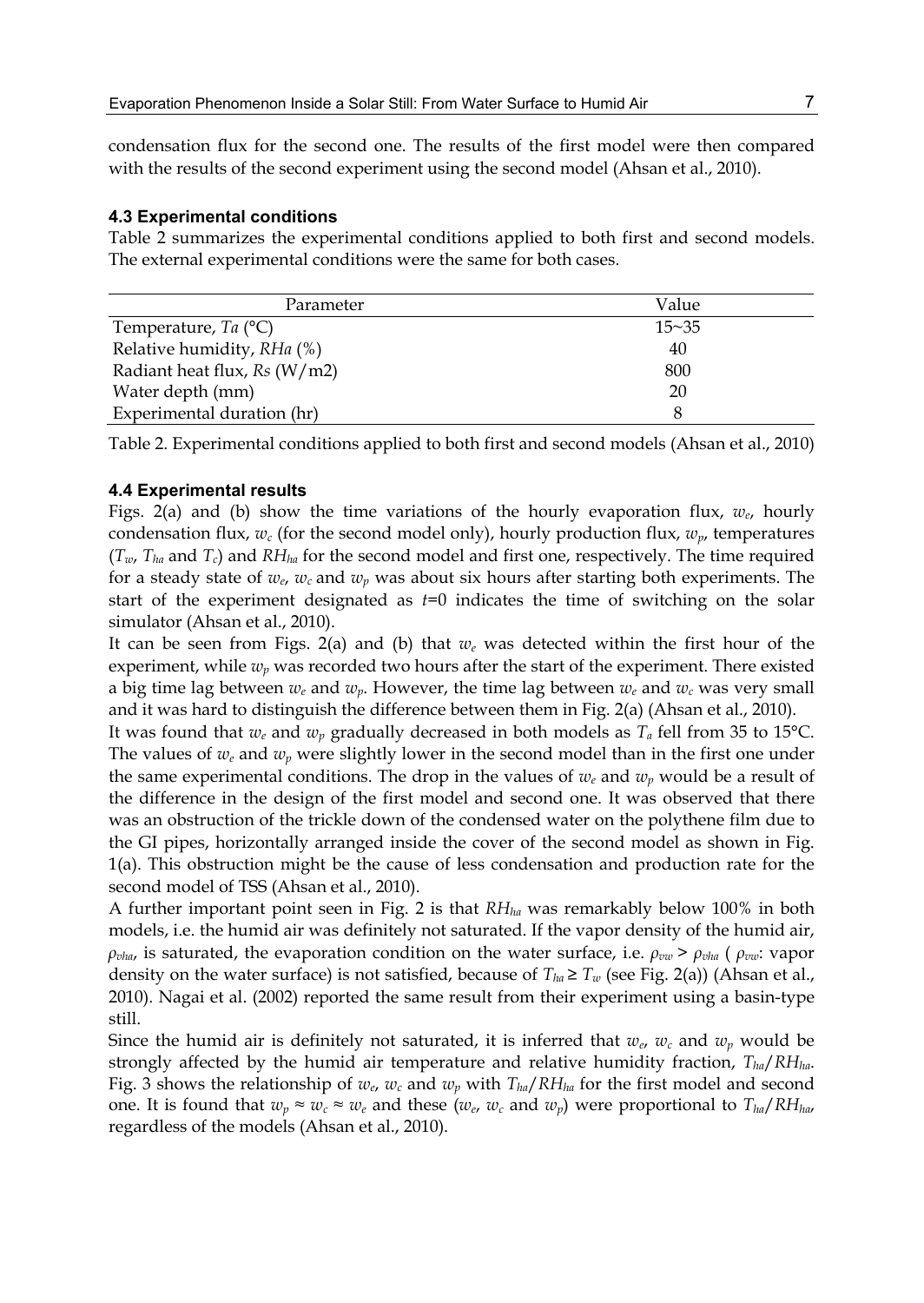

(3) Ambient air temperature,  $T_a$ =25°C

Fig. 2. Time variations of the hourly evaporation flux, *we*, hourly production flux, *wp*, temperatures ( $T_w$ ,  $T_{ha}$  and  $T_c$ ) and  $RH_{ha}$  for different  $T_a$  ranged from 15 to 35°C for the first model and second one (Ahsan et al., 2010)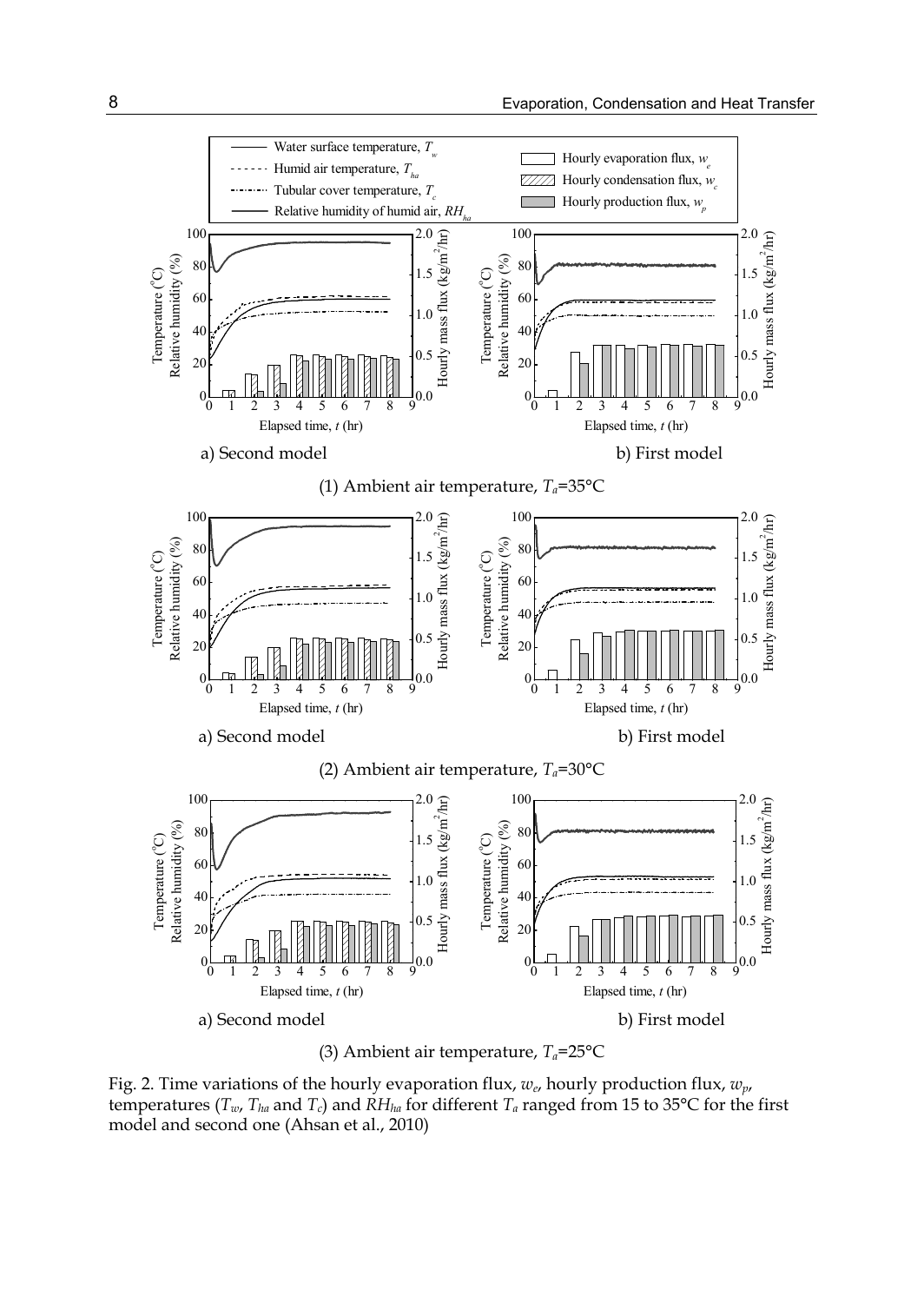



Fig. 2. Time variations of the hourly evaporation flux, *we*, hourly production flux, *wp*, temperatures ( $T_w$ ,  $T_{ha}$  and  $T_c$ ) and  $RH_{ha}$  for different  $T_a$  ranged from 15 to 35 $\degree$ C for the first model and second one (Ahsan et al., 2010) (continuation)



Fig. 3. Relationship between the hourly mass fluxes (*we*, *wc* and *wp*) and the humid air temperature and relative humidity fraction, *Tha*/*RHha*, for the first model and second one (Ahsan et al., 2010)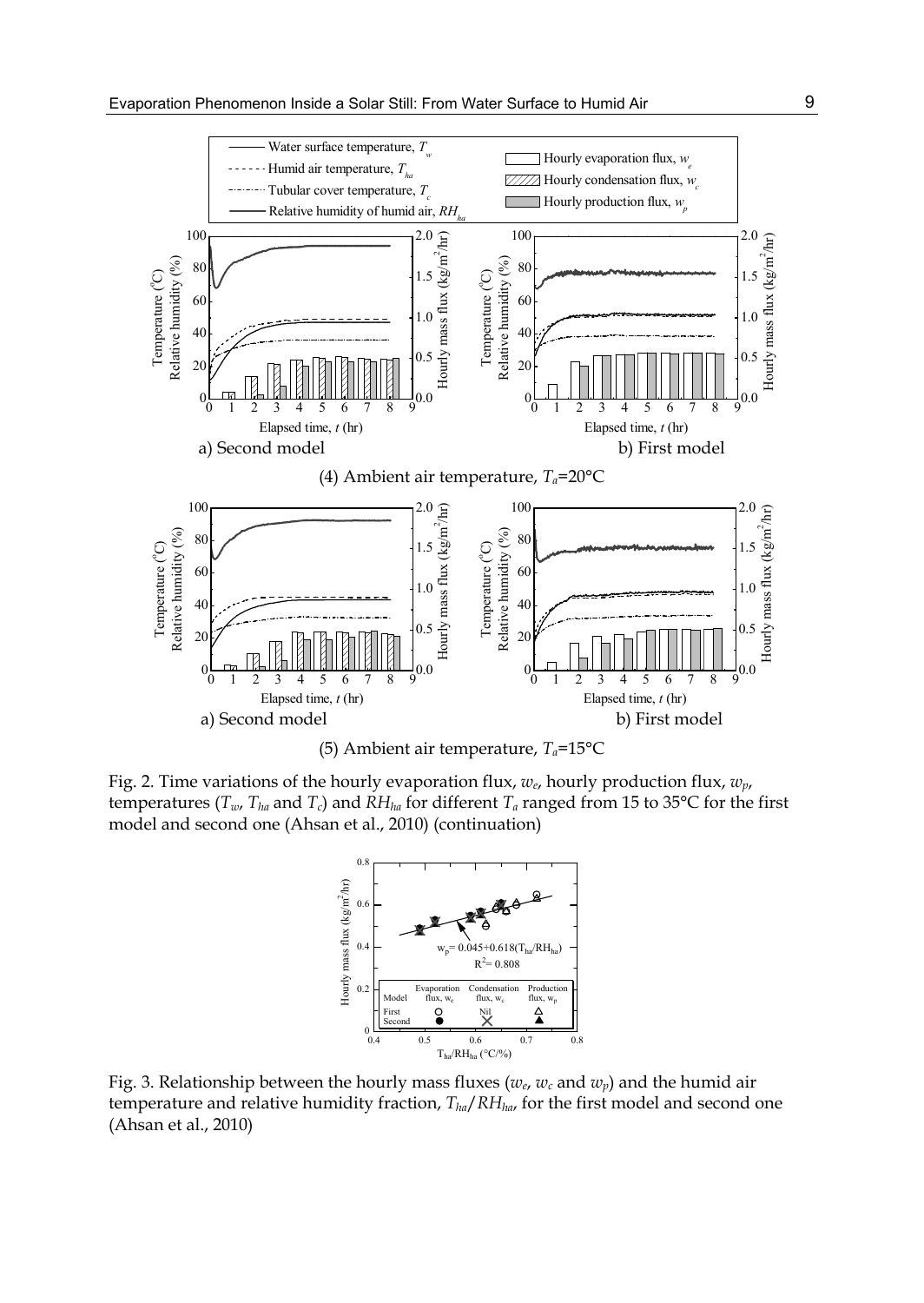## **5. Theory of mass transfer**

#### **5.1 Previous evaporation model**

Islam (2006) formulated the evaporation in the TSS based on the humid air temperature and on the relative humidity in addition to the water temperature and obtained an empirical Eq. 1 of the evaporative mass transfer coefficient (m/s), *hew*,

$$
h_{ew} = 1.37 \times 10^{-3} + 5.15 \times 10^{-4} (T_w - T_c)
$$
 (1)

where,  $T_w$  = absolute temperature of the water surface; and  $T_c$  = absolute temperature of the tubular cover.

### **5.2 Purposes and research flow of present model**

The main purposes and procedures of this research are as follows:

- 1. Making an evaporation model with theoretical expression of *hew*
- 2. Verifying the validity of the evaporation model

Three steps are taken in order to attain the two purposes described above. The purpose of the first step is to determine the value of *m* that is one of two unknown parameters in a new theoretical expression of *hew* derived by dimensional analysis. To achieve this, the evaporation experiment in this study (present laboratory-evaporation experiment) was designed and thus the correlation between the trough width, *B*, and hourly evaporation from the whole water surface in a trough, *W*, identifies the value of *m* (Ahsan & Fukuhara, 2008).

The purpose of the second step is to determine the value of *α* that is another unknown parameter in the theoretical expression of *hew* using the previous laboratory-TSS experimental results. Consequently, the formulization of *hew* is given in the second step and the first purpose is completed. Finally, the purpose of the third step is to verify the validity of the evaporation model with the new *hew* formulized in the second step. Therefore, the calculated evaporation mass flux was compared with the observed data obtained from the previous field-TSS experiment. Furthermore, the calculation accuracy of the previous evaporation model and another model proposed by Ueda (2000) is examined using the same field-TSS experimental data. Thus, the second purpose is achieved (Ahsan & Fukuhara, 2008).

#### **5.3 Humid air**

The density of the humid air (After Brutsaert, 1991) inside a TSS can be expressed as

$$
\rho = \frac{P_o}{R_d T_{ha}} \left( 1 - \frac{0.378 e_{vha}}{P_o} \right) \tag{2}
$$

where, *Po* = total pressure of the humid air; *evha* = partial pressure of water vapor in the humid air; *Tha* = absolute temperature of the humid air; and *Rd* = specific gas constant of dry air. Note that *ρ*=*ρd*+*ρvha*, where, *ρd* = density of dry air; and *ρvha* = density of water vapor in the humid air. The density of the humid air on the water surface, *ρs*, can be written as (Ahsan & Fukuhara, 2008)

$$
\rho_s = \frac{P_o}{R_d T_w} \left( 1 - \frac{0.378 e_{vw}}{P_o} \right) \tag{3}
$$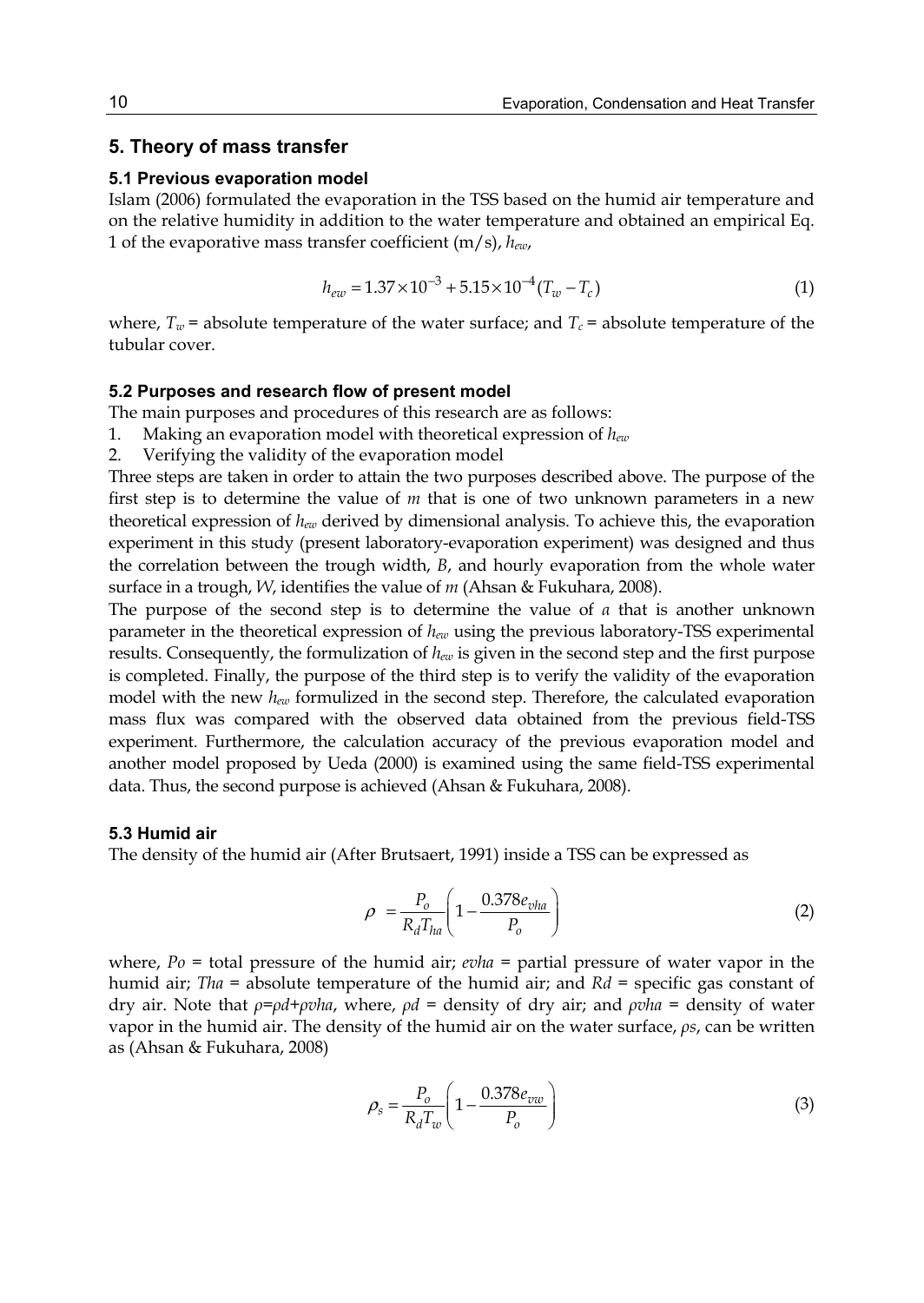where,  $e_{vw}$  = saturated water vapor pressure. Similarly,  $\rho_s = \rho_d + \rho_{vw}$ , where,  $\rho_{vw}$  = density of saturated water vapor on the water surface. From Eqs. 2 and 3, the ratio of  $\rho$  to  $\rho_s$  is given by (Ahsan & Fukuhara, 2008)

$$
\frac{\rho}{\rho_s} = \frac{P_o - 0.378e_{vha}}{P_o - 0.378e_{vw}} \cdot \frac{T_w}{T_{ha}}
$$
(4)

Since the following conditions, *evw>evha* and *Tha≈Tw* are usually observed in a TSS (see Table 5), *ρ* is greater than  $\rho_s$ . This implies that the buoyancy of air occurs on the water surface and might increase the evaporation from the water surface (Ahsan & Fukuhara, 2008).

### **5.4 Evaporation by natural convection**

We modified a diffusion equation proposed by Ueda (2000) that is applied for the evaporation from the water surface in the stagnant air with a uniform temperature. The modification of Ueda's model (present model) is attributed to the difference in the applicable condition of the diffusion equation as shown in Table 3 (Ahsan & Fukuhara, 2008).

|                                          | Present model                            | Ueda's model                           |
|------------------------------------------|------------------------------------------|----------------------------------------|
| Evaporation equation<br>(diffusion type) | $w_x = K_m \frac{e_{vw} - e_{vha}}{s}$   | $w_x = K_o \frac{e_{vw} - e_{vha}}{s}$ |
| Physical meaning of                      | $K_m$ = Dispersion due to instability of | $K_0$ = Diffusion due to               |
| the coefficient                          | humid air                                | molecular motion                       |
|                                          | Air conditions on the water surface      |                                        |
|                                          | Non-uniform                              |                                        |
| Temperature $(^{\circ}C)$                | Upper part: low temperature,             | Uniform                                |
|                                          | Lower part: high temperature             |                                        |
| Stability of air                         | Unstable                                 | Neutral                                |

Table 3. Differences between present and Ueda's model (Ahsan & Fukuhara, 2008)

A modified diffusion equation to calculate the local evaporation mass flux, *wx*, from the water surface in a trough inside a TSS is expressed as (Ahsan & Fukuhara, 2008)

$$
w_x = K_m \frac{e_{vw} - e_{vha}}{\delta} \tag{5}
$$

where,  $K_m$  = dispersion coefficient of the water vapor;  $x =$  transverse distance from the edge of the trough; and  $\delta$  = effective boundary layer thickness of vapor pressure,  $e_v$  and depends on the convection due to the movement of the humid air in a TSS. *Km* is expressed as the product of a new parameter, *αv*, (Ahsan & Fukuhara, 2008) and the diffusion coefficient of water vapor in air,  $K_0$  (kg/m s·Pa), i.e.

$$
K_m = \alpha_v K_o \tag{6}
$$

*αv* is referred to as "evaporativity" in this paper and is influenced by not only the strength of buoyancy mentioned above but also the instability of the humid air on the water surface, because the bottom boundary temperature of the humid air,  $T_w$ , is higher than the upper boundary temperature,  $T_c$ . This is the main reason why we used  $K_m$  instead of  $K_o$ , which is expressed by the following equation (Ahsan & Fukuhara, 2008),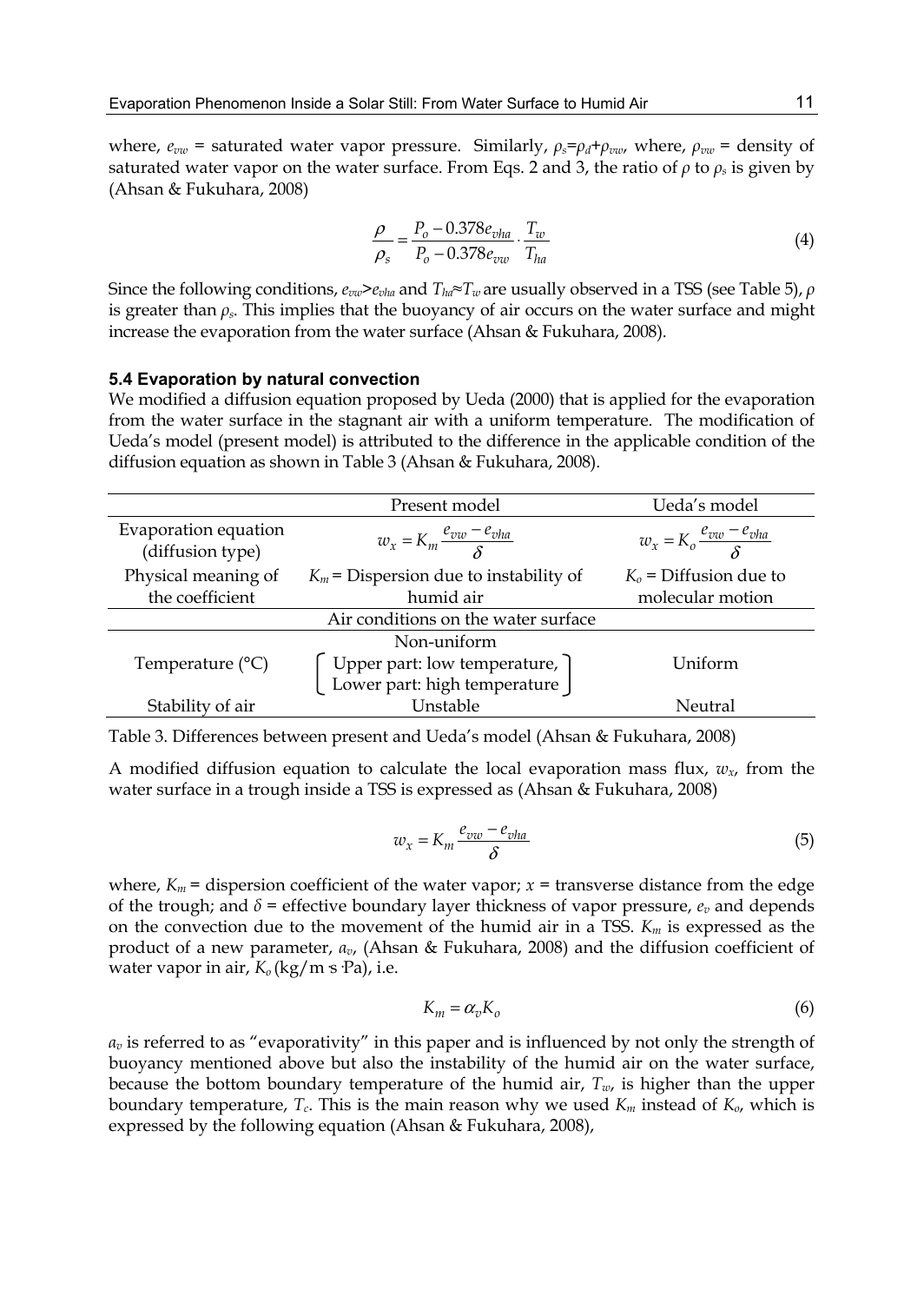$$
K_o = \frac{DM_v}{RT_{ha}}\tag{7}
$$

where,  $M_v$  = molecular weight of the water vapor;  $R$  = universal gas constant; and  $D$  = molecular diffusion coefficient of water vapor  $(m^2/s)$  at a normal atmospheric pressure and is calculated by means of the following empirical equation (After Ueda, 2000),

$$
D = 0.241 \times 10^{-4} \left(\frac{T_{ha}}{288}\right)^{1.75} \tag{8}
$$

Although  $K_0$  is a function of  $T_{ha}$ , the change of  $K_0$  in the range of ordinary  $T_{ha}$  is small. For example,  $K_0$ =1.93×10<sup>-10</sup> kg/m·s·Pa for  $T_{ha}$ =40°C and 2.07×10<sup>-10</sup> kg/m·s·Pa for  $T_{ha}$ =70°C (Ahsan & Fukuhara, 2008).

#### **5.5 Dimensional analysis**

Evaporative mass transfer is generalized by empirical equations using a dimensional analysis and correlating experimental results. Assuming that the evaporation in a TSS is induced by natural convection, the relation between  $\delta$  and  $x$  is characterized using a local Grashof number, *Gr*, and the Schmidt number, *Sc* (Ueda, 2000; Ahsan & Fukuhara, 2008).

$$
\frac{x}{\delta} = \frac{w_x x}{\alpha_v K_o (e_{vw} - e_{vha})} = f (Gr \cdot Sc) = a (Gr \cdot Sc)^n
$$
\n(9)

The coefficient *a* and the power *n* are different for convection regimes of the humid air. The values of *a* and *n* are varied as follows (Ahsan & Fukuhara, 2008):

a = 0.46 and  $n = 1/4$  for the laminar natural convection  $(1 \leq Gr_B \leq C \leq 4 \times 10^4)$ ; and a = 0.21 and  $n = 1/3$  for the turbulent natural convection ( $4 \times 10^{4} < Gr_B \cdot Sc$ ). The local Grashof number is formed as a function of *x*:

$$
Gr = \frac{gx^3}{v^2} \cdot \left| \frac{\rho - \rho_s}{\rho_s} \right| \tag{10}
$$

where,  $g =$  gravitational acceleration; and  $v =$  kinematic viscosity. The Schmidt number is denoted as

$$
Sc = \frac{v}{D} \tag{11}
$$

The product of the Grashof number and the Schmidt number is expressed in the form

$$
Gr \cdot Sc = A \cdot \frac{gx^3}{vD} \tag{12}
$$

where,  $A = \frac{\rho}{\rho} - 1$ *s*  $A = \left| \frac{\rho}{\rho_s} - 1 \right|$ . Substituting Eq. 12 into Eq. 9,  $w_x$  is given by (Ahsan & Fukuhara, 2008)

$$
w_x = a\alpha_v K_o(e_{vw} - e_{vha}) \left[\frac{Ag}{vD}\right]^n x^{3n-1}
$$
 (13)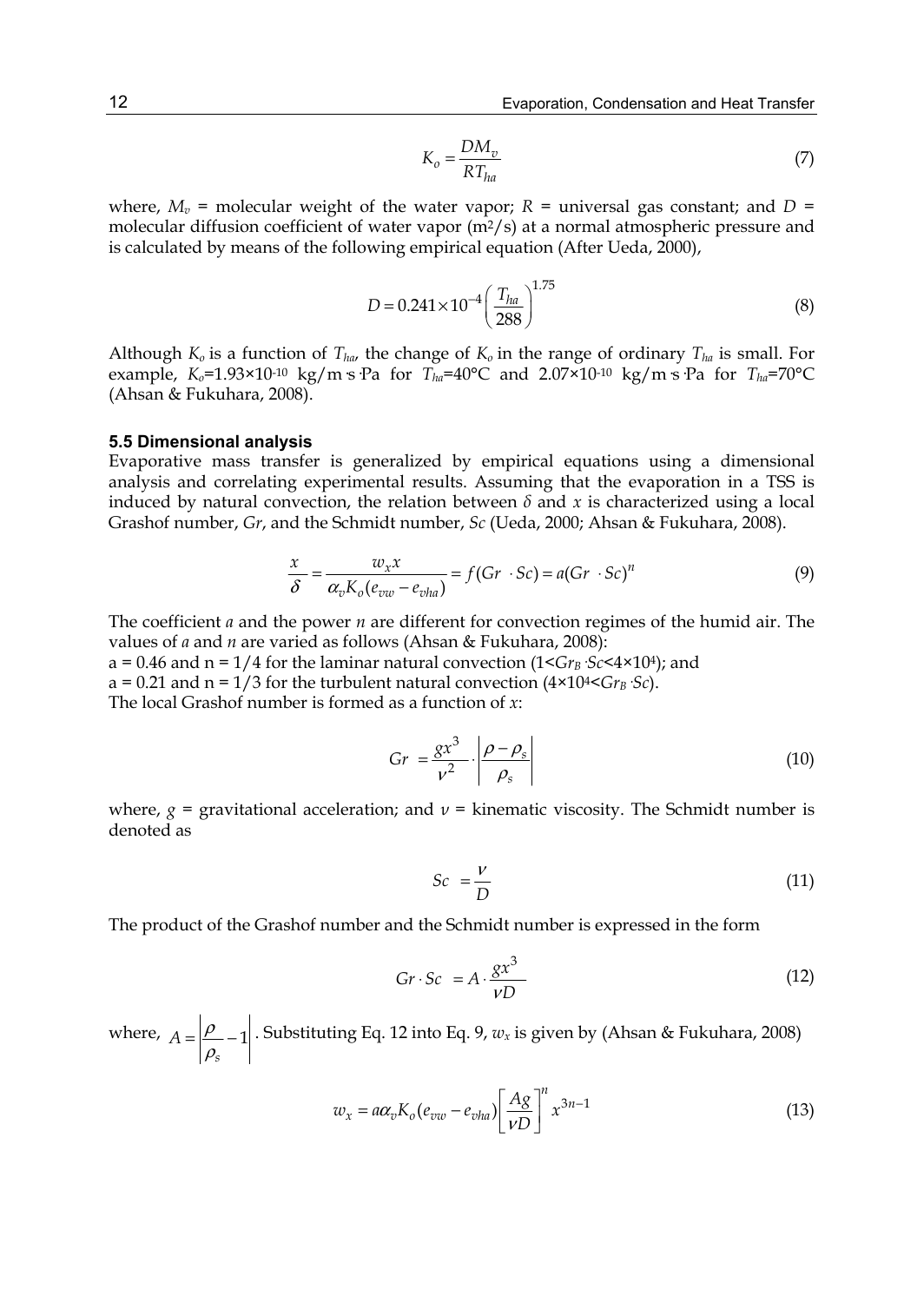The total evaporation mass per hour (kg/hr), i.e. hourly evaporation, *W*, can be obtained by integrating the local evaporation flux over the entire water surface, that is (Ahsan & Fukuhara, 2008),

$$
W = 3600 \times L \times 2 \int_0^{B/2} w_x dx
$$
 (14)

where,  $B =$  width; and  $L =$  length of the trough. Integrating Eq. 14 yields the following form (Ahsan & Fukuhara, 2008):

$$
W = C\alpha K_o L \left[ \frac{Ag}{vD} \right]^n B^m (e_{vw} - e_{vha})
$$
\n(15)

where,  $a$  (= $aa_v$ ) = evaporation coefficient;  $m=3n$ ; and  $C = \frac{3600 \times 2^{1-m}}{2m}$  $C = \frac{3600 \times 2^{1-m}}{m}$ .

When the water temperature,  $T_w$ , is different from the cover temperature,  $T_c$ , the coefficient *A* in Eq. 12 can be approximated by the following form (Ahsan & Fukuhara, 2008):

$$
A = \frac{\rho - \rho_s}{\rho_s} \approx \beta (T_w - T_c) = \beta \Delta T \tag{16}
$$

where,  $β =$  volumetric thermal expansion coefficient. Substituting Eq. 16 into Eq. 15, *W* is given by (Ahsan & Fukuhara, 2008)

$$
W = C\alpha K_o L \left[ \frac{g\beta \Delta T}{\nu D} \right]^n B^m (e_{vw} - e_{vha})
$$
\n(17)

Eq. 17 can be expressed in terms of the vapor density difference using the equation of state (Ahsan & Fukuhara, 2008),

$$
W = C\alpha K_o L \left[ \frac{g\beta\Delta T}{\nu D} \right]^n B^m R_v (T_w \rho_{vw} - T_{ha} \rho_{vha})
$$
\n(18)

where,  $R_v$  = specific gas constant of the water vapor. Taking into account of the fact,  $T_{ha} \approx T_{w}$ , Eq. 18 is approximated as follows (Ahsan & Fukuhara, 2008):

$$
W = C\alpha K_o L \left[ \frac{g\beta\Delta T}{\nu D} \right]^n B^m R_v \overline{T} (\rho_{vw} - \rho_{vha})
$$
\n(19)

where,  $\bar{T} = \frac{T_w + T_{ha}}{2}$ . Eq. 19 is transformed as (Ahsan & Fukuhara, 2008)

$$
W = C\alpha K_o L \left[ \frac{g\beta}{vD} \right]^n B^m R_v T^*(\rho_{vw} - \rho_{vha})
$$
 (20)

where,  $T^* = \overline{T}\Delta T^n$ .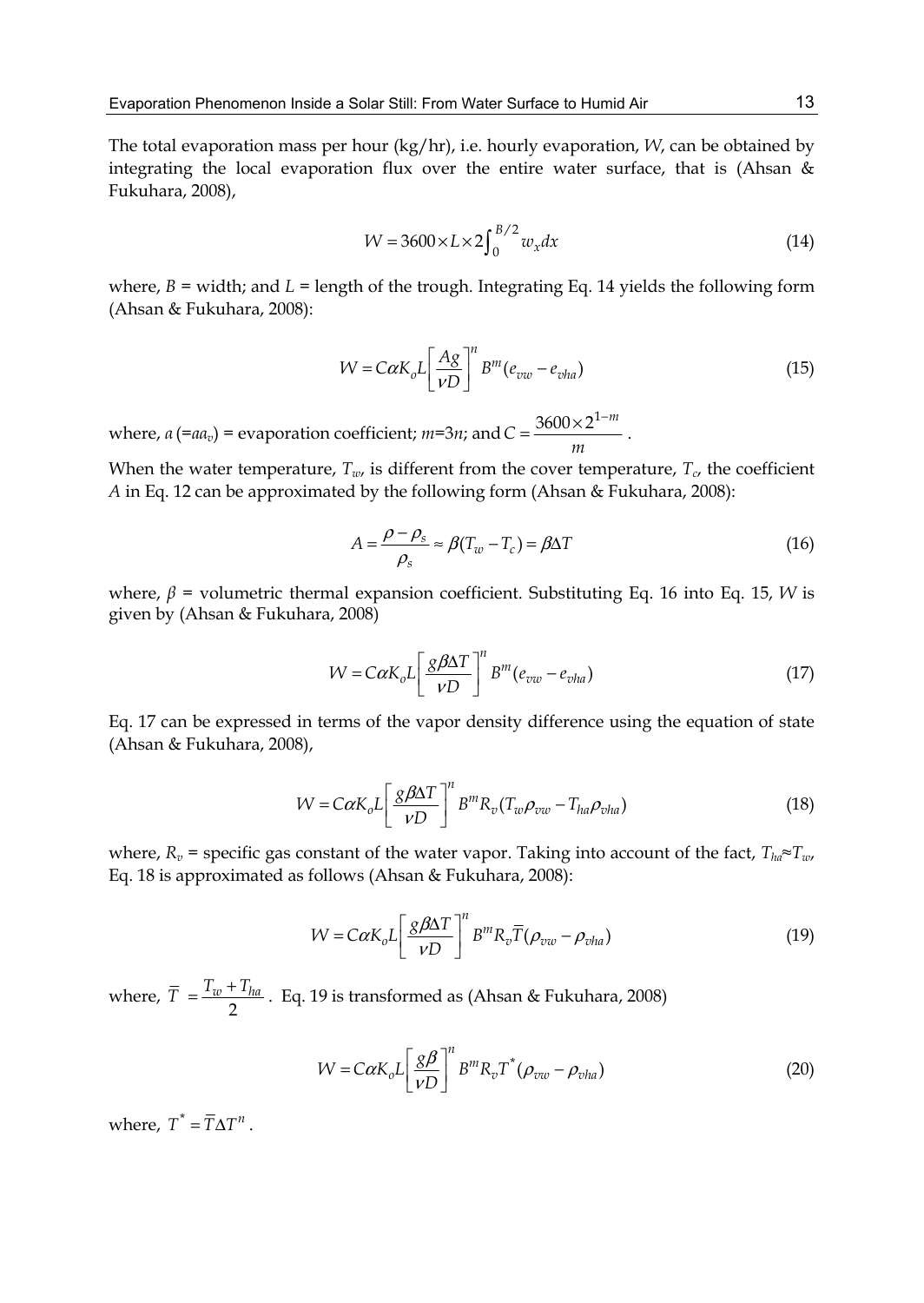Finally, the evaporation mass flux (kg/m<sup>2</sup>/s),  $w(=V)/3600BL$ ), is calculated by the following equation (Ahsan & Fukuhara, 2008),

$$
w = h_{ew}(\rho_{vw} - \rho_{vha})
$$
\n(21)

where, *hew* is given by (Ahsan & Fukuhara, 2008)

$$
h_{ew} = \frac{2^{1-m}\alpha K_o}{m} \left[\frac{g\beta}{vD}\right]^n B^{m-1} R_v T^*
$$
\n(22)

#### **5.6 Application of the present model to the present experiment**

When the vapor pressure difference, *evw-evha*, *α* and *L* are constant, Eq. 15 can be rewritten in terms of *B* (Ahsan & Fukuhara, 2008),

$$
W = \eta B^m \tag{23}
$$

where, *η* (kg/m/hr) is expressed as (Ahsan & Fukuhara, 2008)

$$
\eta = C\alpha K_o L \left[ \frac{Ag}{\nu D} \right]^n (e_{vw} - e_{vha})
$$
\n(24)

Note that *evha* in Eq. 24 is the vapor pressure of the stagnant ambient air surrounding the trough for the present evaporation experiment (Ahsan & Fukuhara, 2008).

| Case           | Trough length<br>Trough width |      | Radiant heat flux         |            | Room air conditions |
|----------------|-------------------------------|------|---------------------------|------------|---------------------|
| No.            | L(m)                          | B(m) | $R_s$ (W/m <sup>2</sup> ) | $T_a$ (°C) | $RH_a$ (%)          |
| 1              |                               | 0.05 |                           |            |                     |
| $\overline{2}$ | 0.49                          | 0.10 | Nil                       | 29         | 21                  |
| 3              |                               | 0.20 |                           |            |                     |
| 4              |                               | 0.30 |                           |            |                     |
| 5              |                               | 0.05 |                           |            |                     |
| 6              | 1.5                           | 0.10 | Nil                       | 29         | 21                  |
| 7              |                               | 0.20 |                           |            |                     |
| 8              |                               | 0.30 |                           |            |                     |

Table 4. Present laboratory-evaporation experimental conditions and observed steady state values (Ahsan & Fukuhara, 2008)

## **6. Experiment 2: method and conditions**

#### **6.1 Present evaporation experiment**

The present evaporation experiment was carried out in a temperature and relative humidity controlled room to keep *evw* and *evha* constant and the same. Table 4 shows the representative factors of the experiment such as *L*, *B*, radiant heat flux, *Rs*, ambient temperature, *Ta*, and ambient relative humidity, *RHa*. The purpose is to investigate the relationship between *W* and *B* and to identify the value of *m* in Eq. 23. For this reason, we prepared eight troughs with four different widths (0.05, 0.1, 0.2 and 0.3m) and two different lengths (0.49 and 1.5m).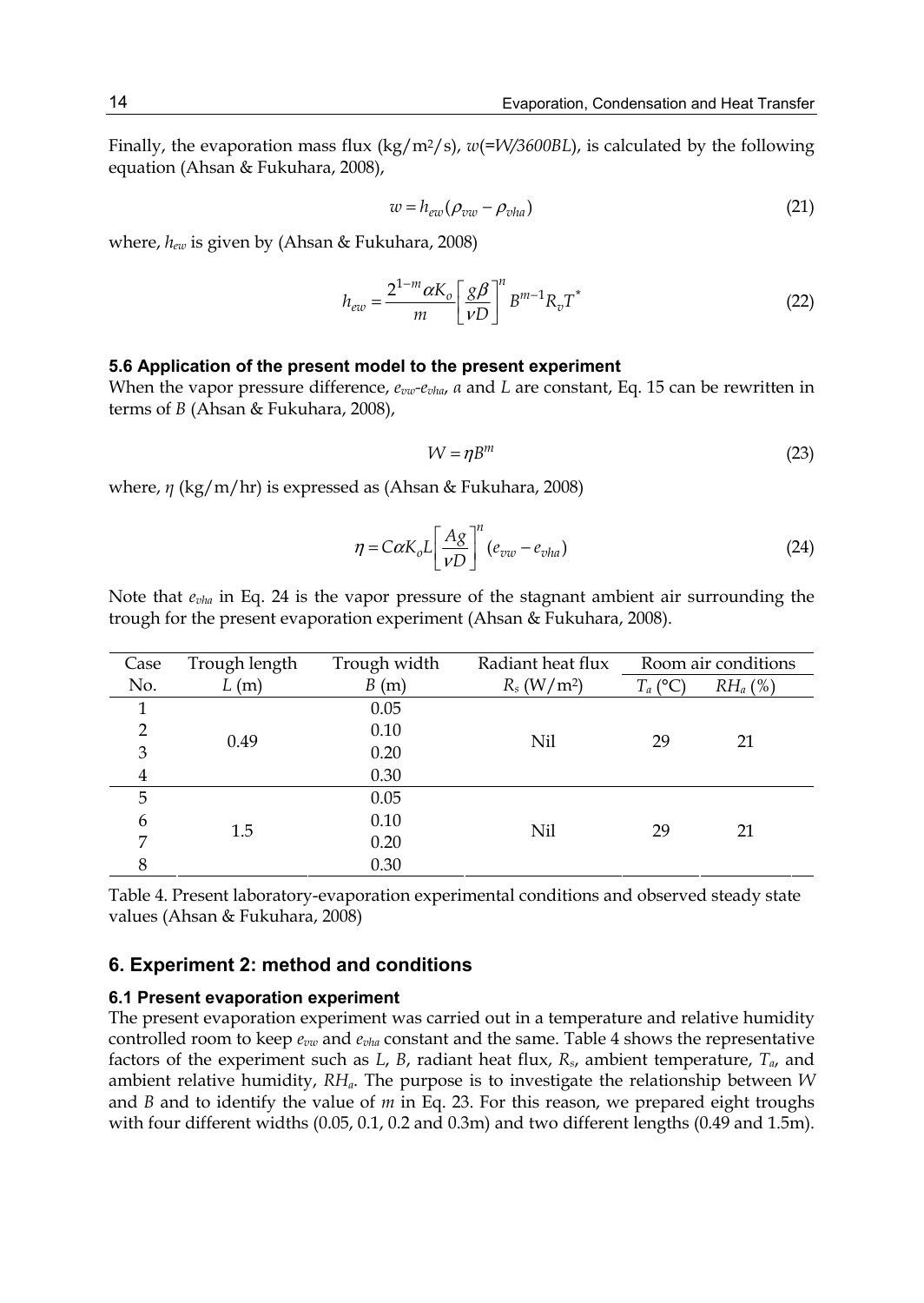The trough was made of a corrugated carton paper of 3.0mm in thickness and covered by a black polythene film of 0.05mm in thickness. To measure the value of *W*, we prepared four electric balances with a minimum reading of 0.01g and each trough was placed on each electric balance. All of the electric balances were connected to computers. In this way, *W* was automatically and simultaneously recorded in computers at five-minute intervals.  $T_w$  was measured with a thermocouple and was recorded in a data logger. $T_a$  and  $RH_a$  were monitored by a thermo-hygrometer (Ahsan & Fukuhara, 2008).

| Experiment                                 | Present evaporation<br>experiment                                                         | Previous TSS<br>experiment                                                                                            |  |
|--------------------------------------------|-------------------------------------------------------------------------------------------|-----------------------------------------------------------------------------------------------------------------------|--|
|                                            |                                                                                           |                                                                                                                       |  |
| Schematic view                             | Stagnant ambient air<br>$T_{\rm a}$<br>Evaporation<br>Wood\<br>888.88<br>Electric balance | Heat<br>lamp<br>$T_{w} > T_{c}$<br>$T_{\rm a}$<br>$\Gamma_{\text{ha}}$<br><b>Evaporation</b><br>- Electric<br>balance |  |
| State of evaporation                       | From trough in stagnant air                                                               | From trough in TSS                                                                                                    |  |
|                                            | Main differences in experimental conditions                                               |                                                                                                                       |  |
| Ambient temperature, $T_a$                 | Constant (29°C)                                                                           | Variable (20~35°C)                                                                                                    |  |
| Ambient relative humidity, RH <sub>a</sub> | Constant (21%)                                                                            | Constant (35%)                                                                                                        |  |
| Radiant heat flux, R <sub>s</sub>          | Nil                                                                                       | Variable<br>(500~1200W/m <sup>2</sup> )                                                                               |  |
| Width of trough, B                         | Variable $(0.05\textdegree 0.3m)$                                                         | Constant (0.1m)                                                                                                       |  |
| Length of trough, L                        | Variable (0.49~1.5m)                                                                      | Constant (0.49m)                                                                                                      |  |

Table 5. Laboratory experimental conditions of present and previous experiments (Ahsan & Fukuhara, 2008; Islam, 2006)

# **6.2 Previous TSS experiment**

The results of the previous laboratory experiment using a TSS are cited to find the properties of *α* in Eq. 20. The TSS was comprised of a tubular cover and a black trough in it. The length and outer diameter of the tubular cover were 0.52m and 0.13m, respectively. Evaporation was enhanced with 12 infrared lamps (125W) and was controlled by changing the radiant heat (i.e. changing the height of lamp from the TSS) and the ambient air temperature (Islam, 2006).

# **6.3 Differences between the present and previous experiments**

Table 5 summarizes the main differences between the present and previous experiments. The schematic views of both experiments are also drawn in Table 5. The size of the trough was changed in the present evaporation experiment, but the external environment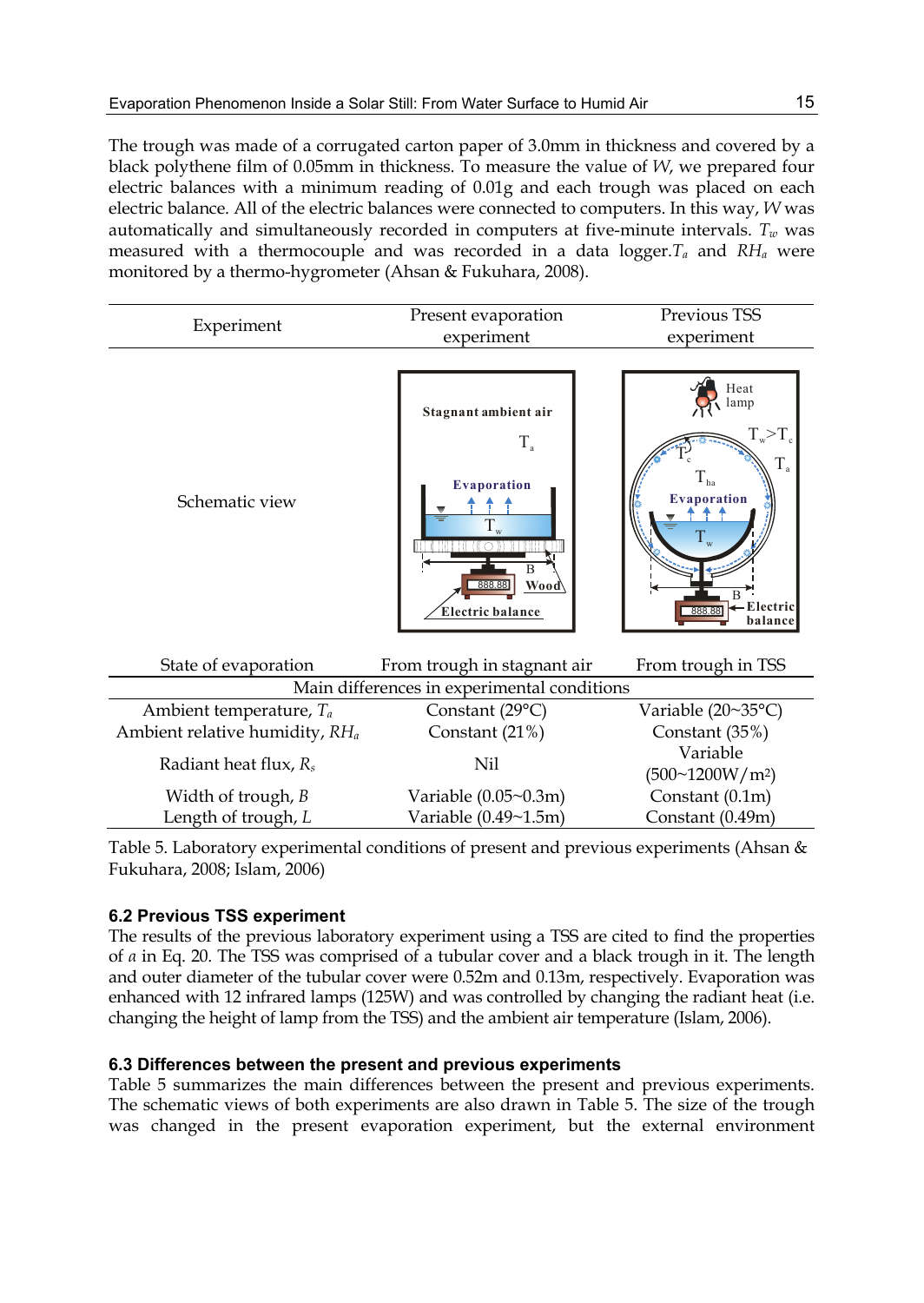surrounding the trough maintained the same conditions. On the other hand, the external conditions  $(R_s$  and  $T_a$ ) were changed in the previous experiment, but the same tough size  $(L=0.49m$  and  $B=0.1m$ ) was used then (Ahsan & Fukuhara, 2008).

### **6.4 Previous field-TSS experiment**

In order to support the validity of the present model, the previous field experimental results are cited in this paper. The same specification of TSS was produced for both laboratory and filed experiments (Islam, 2006).

# **7. Relation between** *W* **and** *B*

*Tw* for the eight different troughs were nearly the same (maximum difference 0.5°C) and *Ta*  and *RHa* were also the same (29°C and 21%, respectively). Therefore, it was established that *evw-evha* was the same for every experimental case. Furthermore, it is assumed that the instability of air and the strength of buoyancy on the water surface might be the same for every experimental case. Therefore, we expected that α would have the same value for every experimental case and that η is treated as a constant (Ahsan & Fukuhara, 2008).



Fig. 4. Variation of the hourly evaporation by changing the trough width and length (Ahsan & Fukuhara, 2008)

The values of  $Gr_B \cdot Sc \left( = A \cdot \frac{gB^3}{VD} \right)$  $(\nu \nu)$ ranged from 4.03×104 to 7.70×106. The state of air flow over

the trough would be, therefore, in turbulent natural convection (Ahsan & Fukuhara, 2008). Fig. 4(a) shows the effect of the trough size (*B* and *L*) on *W*. *W* is linearly proportional to *B*. We found that the value of *m* in Eq. 23 is 1, i.e. *n*=1/3, regardless of *L*. *W* for *L*=1.5m is nearly three times larger than that for *L*=0.49m for the same *B*. Consequently, the hourly evaporation per unit length,  $w_L$ (=*W*/L), is expressed as a function of *B* as shown in Fig. 4(b) and all data is on a regression straight line;  $w_L = \eta_L B^m$  where  $\eta_L = \eta/L$  is 0.061kg/m<sup>2</sup>/hr and might be independent of *L* for 0.49≤*L*≤1.5m (Ahsan & Fukuhara, 2008). The value of *m* is 1 and is in agreement with the results of Ueda (2000).

Using  $\eta_L$ =0.061kg/m<sup>2</sup>/hr and  $m=1$ , *a* can be calculated by Eq. 24. It can be observed that the value of *α* is a constant (=0.06) for every experimental case, regardless of *B* (Ahsan & Fukuhara, 2008).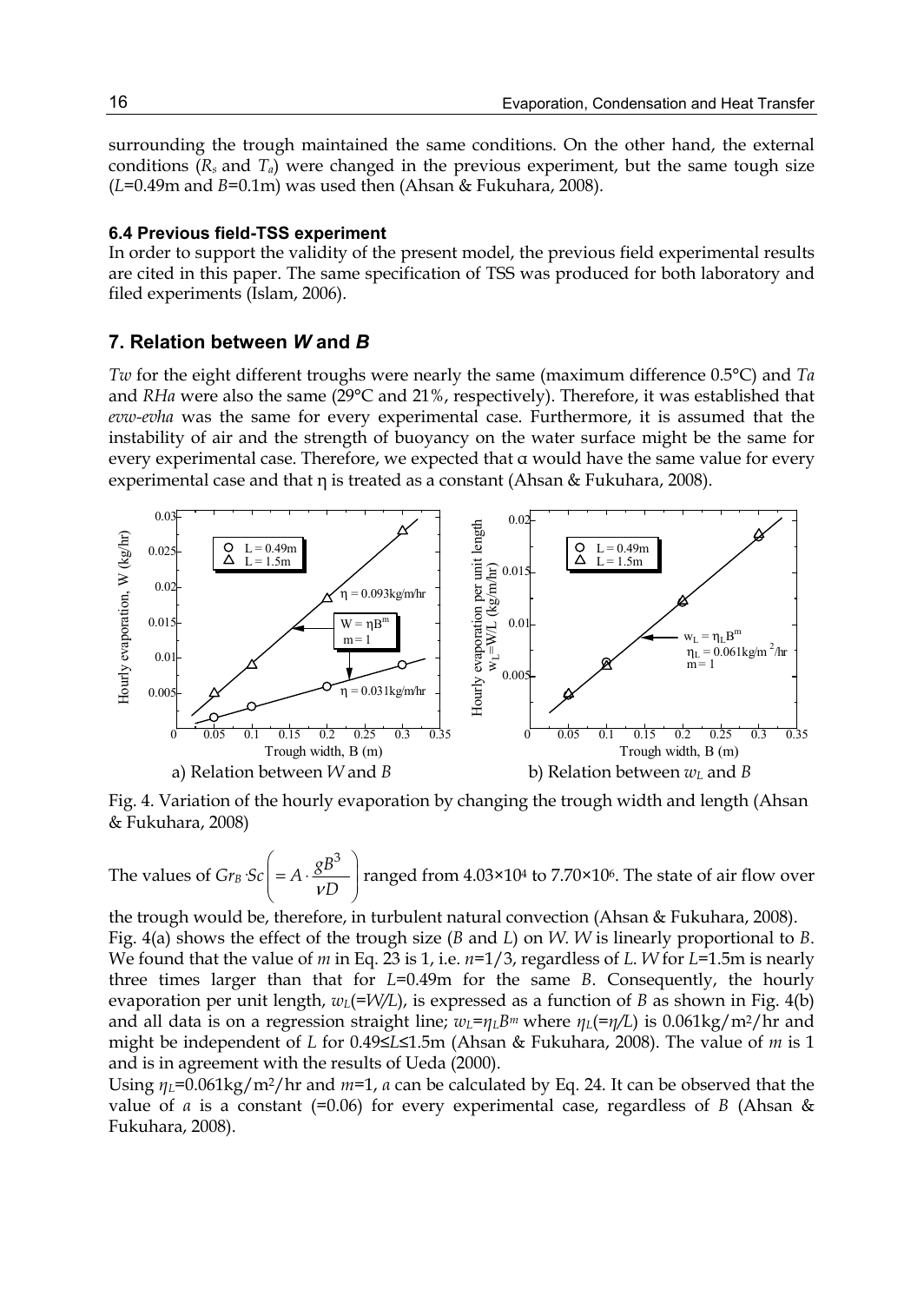### **8. Evaporation coefficient**

The results of the previous laboratory-TSS experiment under twelve sets of external conditions are quoted here (Islam, 2006). Since the vapor density difference, ρ*vw*-ρ*vha*, is different for every experimental case unlike the present evaporation experiment, *α* should be calculated by Eq. 25 after substituting *m*=1 into Eq. 20 (Ahsan & Fukuhara, 2008),

$$
\alpha = \frac{W}{3600K_oL\left[\frac{g\beta}{\nu D}\right]^{\frac{1}{3}}BR_vT^*(\rho_{vw} - \rho_{vha})}
$$
(25)

As *GrB·Sc* exceeds 4×104 for every case, it is inferred that the humid air flow on the trough in the TSS would be in turbulent natural convection state (Ahsan & Fukuhara, 2008).

The temperature difference,  $T_w - T_c$ , might be one of the parameters that represent the instability of the humid air. Since  $T_w$  is higher than  $T_c$ , it is inferred that the humid air would become unstable as the temperature difference  $T_w-T_c$  (>0) increases. Based on this concept, Fig. 5 shows the relation between  $T_w-T_c$  and *a*. The value of *a* is proportional to *Tw*−*T<sub>c</sub>* and the regression can be expressed as (Ahsan & Fukuhara, 2008)

$$
\alpha = 0.123 + 0.012(T_w - T_c)
$$
\n(26)

Substituting Eq. 26 and *m*=1 into Eq. 22, *hew* is given by (Ahsan & Fukuhara, 2008)

$$
h_{ew} = [0.123 + 0.012(T_w - T_c)] \cdot \left[\frac{g\beta}{\nu D}\right]^{\frac{1}{3}} K_o R_v T^*
$$
 (27)

The hourly evaporation mass flux, *wh*(*=W/BL*), is expressed as (Ahsan & Fukuhara, 2008)

$$
w_h = 3600h_{ew}(\rho_{vw} - \rho_{vha})
$$
\n<sup>(28)</sup>

Once the four parameters  $(T_w, T_{ha}, T_c$  and  $RH_{ha}$  are measured,  $w_h$  can be calculated by combining Eqs. 27 and 28 (Ahsan & Fukuhara, 2008).



Fig. 5. Relation between the evaporation coefficient, *α*, and the temperature difference, *Tw*−*T<sub>c</sub>*, obtained from the previous laboratory-TSS experiment (Ahsan & Fukuhara, 2008)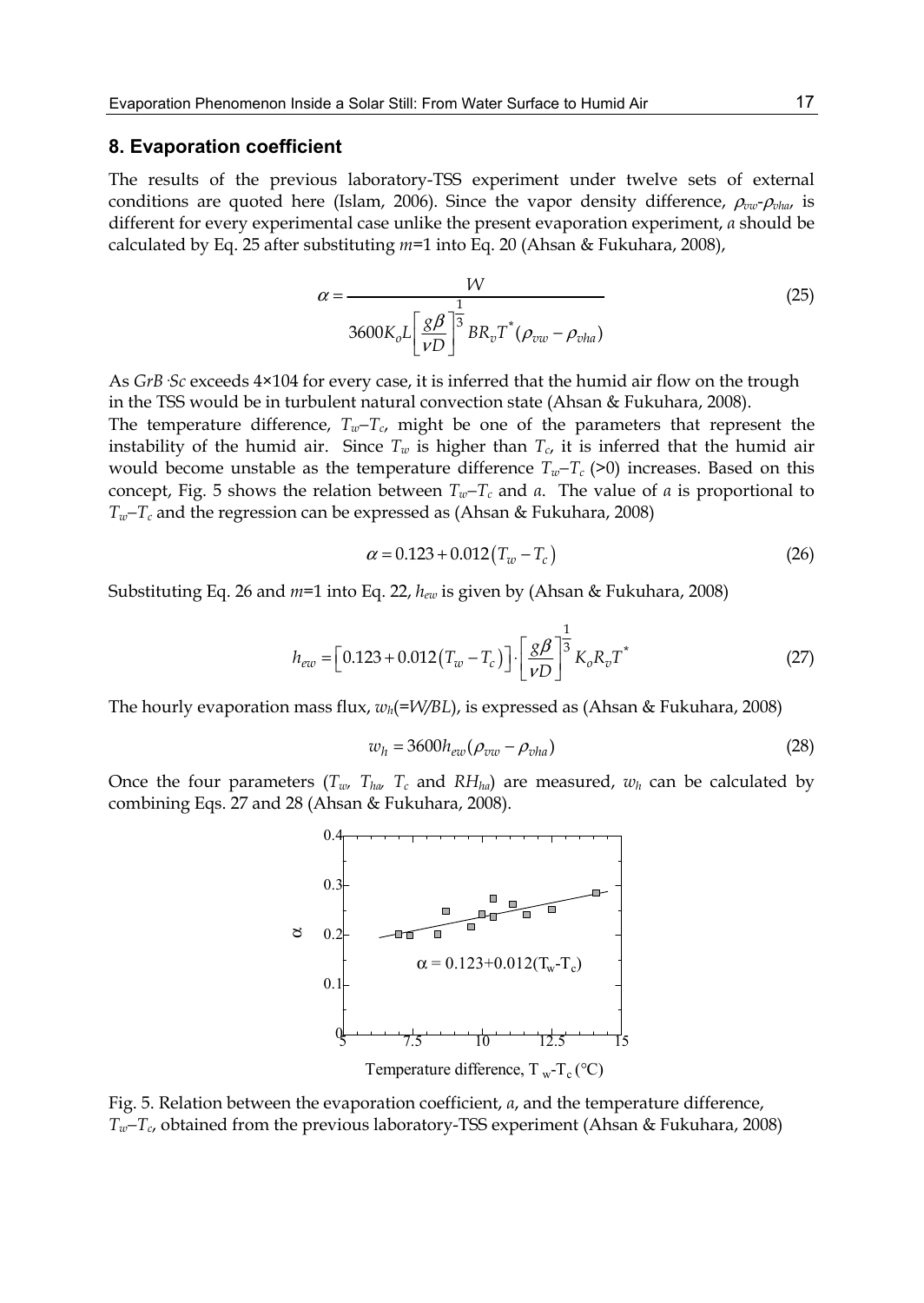# **9. Model validation**

The applicability of the present and previous evaporation models were examined by comparing them with the previous field-TSS experimental results (Islam, 2006) obtained in Fukui, Japan (September 29 and October 6, 2005).

Fig.  $6(a)$  and (b) show the calculation accuracy of  $w_h$  calculated by the two models (present and previous) and Ueda's model. The accuracy of the present model is satisfactory and is applicable to both laboratory and field experiments. However, *wh* calculated by the previous model using the empirical Eq. 1 slightly underestimates the observed  $w_h$  (Ahsan & Fukuhara, 2008).

Ueda's model also underestimates the calculated value and the deviation from the observed value is largest among the three models. Using the coefficient *Ko* related to the molecular diffusion might be the reason for such underestimation. A better estimation of  $w_h$  could be found (Ahsan & Fukuhara, 2008) using Ueda's model when *αv* (=*Km*/*Ko*) is 1.14 (in average), assuming that the coefficient  $a$  in Eq.  $\overline{9}$  is 0.21 for turbulent natural convection according to Ueda (2000).



Fig. 6. Comparison of calculated hourly evaporation mass flux with the observed value of the previous field-TSS experiment (Ahsan & Fukuhara, 2008)

The calculation accuracy of these three models was quantitatively evaluated by the root mean squared deviation, *σ*. That is (Ahsan & Fukuhara, 2008),

$$
\sigma = \sqrt{\frac{1}{N} \sum_{i=1}^{N} (w_{hoi} - w_{hci})^2}
$$
 (29)

where,  $w_{hoi}$  = observed hourly evaporation mass flux;  $w_{hci}$  = calculated hourly evaporation mass flux; and *N* is the data number. The value of *σ* is given for each model in Fig. 6. The present model has the smallest *σ* among the three models and the difference in *σ* between two models (present and previous) is small. *σ* of Ueda's model is more than twice than that of the present model (Ahsan & Fukuhara, 2008).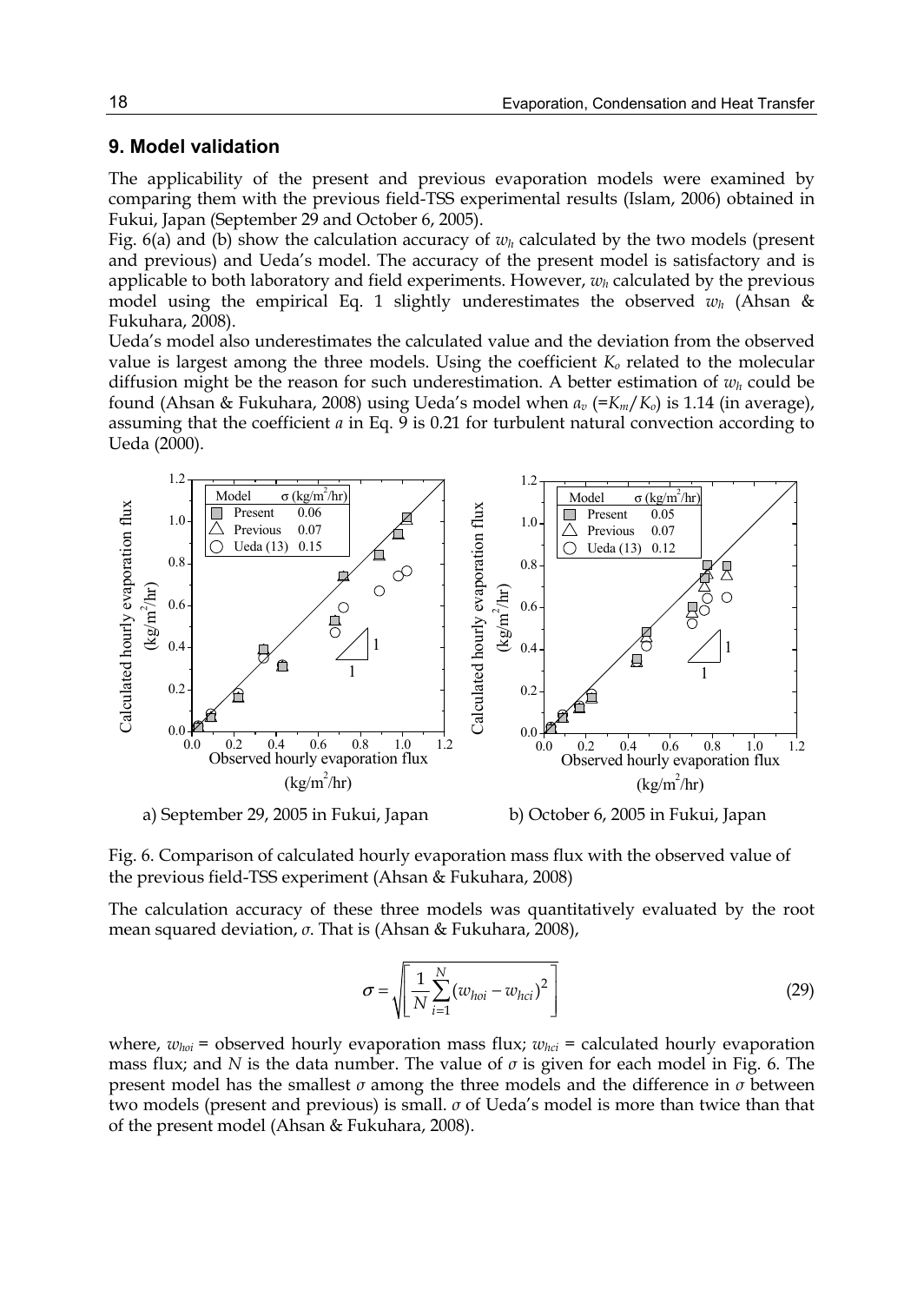# **10. Conclusion**

The cover material of the first model of the Tubular Solar Still (TSS), a transparent vinyl chloride sheet was changed to a polythene film for the second model. Thus, the second model is simpler, lighter, cheaper and more durable than the first one. These improvements make the assembly and maintenance of the new TSS easier. A special experimental technique was developed to observe the evaporation, condensation and production performance independently and simultaneously. As a result, the evaporation was detected first and then the condensation and the production followed it in turn. As for second model, the hourly evaporation and production fluxes were slightly lower than the first one under the same experimental conditions. It was revealed that the relative humidity of the humid air was definitely not saturated and the hourly evaporation, condensation and production fluxes were proportional to the humid air temperature and relative humidity fraction (Ahsan et al., 2010).

An evaporative mass transfer model was presented with a semi-theoretical expression of the evaporative mass transfer coefficient for a TSS using the dimensional analysis taking account of the humid air properties inside the still. Findings revealed from the present laboratory-evaporation experimental results that the hourly evaporation is linearly proportional to the trough width, *B*, regardless of the trough length, *L*, for 0.49≤*L*≤1.5m (Ahsan & Fukuhara, 2008). The movement of the humid air in the TSS belongs to turbulent natural convection state. The evaporation coefficient is proportional to the temperature difference between the water in a trough and the tubular still cover. The present model was able to reproduce the hourly evaporation mass flux obtained from the previous field-TSS experiment. It is concluded that once the four parameters (Ahsan & Fukuhara, 2008); that is, the water temperature, humid air temperature, tubular cover temperature and the relative humidity of humid air are measured, the present model is capable of evaluating the diurnal variation of evaporation mass flux from the water surface in a trough with an arbitrary size.

# **11. Acknowledgment**

Authors gratefully acknowledge Prof. Dr. Teruyuki Fukuhara, Prof. Dr. Shafiul Islam, Engr. Keiichi Waki, Engr. Hiroaki Terasaki, Dr. Akihiro Fujimoto, Dr. Yasuo Kita, Dr. Kazuo Okamura and Engr. Fumio Asano for their kind cooperation during staying in Fukui, Japan and for their continued friendly support. The partial financial support provided by the Ministry of Education, Science, and Culture of Japanese Government, Japan; Shimizu Corporation, Japan and Japan Cooperation Center, Petroleum (JCCP), Japan is also acknowledged.

# **12. Nomenclature**

| B         | width of the trough (m);                                   |
|-----------|------------------------------------------------------------|
| D         | molecular diffusion coefficient of water vapor $(m^2/s)$ ; |
| $e_n$     | vapor pressure (Pa);                                       |
| $e_{vha}$ | partial pressure of water vapor in the humid air (Pa);     |
| $e_{vw}$  | saturated water vapor pressure (Pa);                       |
| g         | gravitational acceleration $(9.807 \text{ m/s}^2)$ ;       |
| Gr        | Grashof number (-);                                        |
|           |                                                            |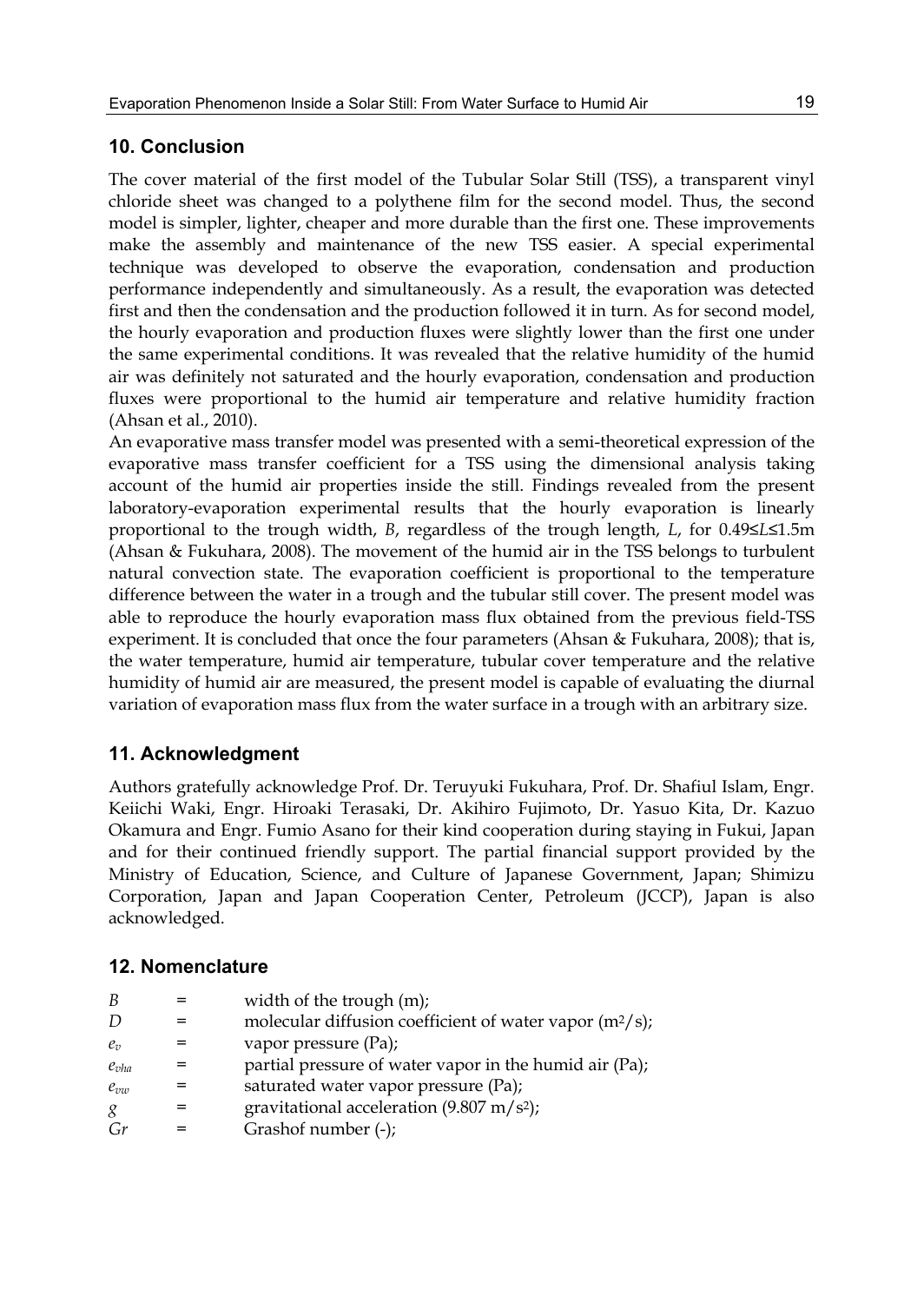| $h_{ew}$           | $=$ | evaporative mass transfer coefficient from water surface to humid air $(m/s)$ ;          |
|--------------------|-----|------------------------------------------------------------------------------------------|
| $K_m$              | =   | dispersion coefficient of the water vapor $(kg/m s Pa)$ ;                                |
| $K_{o}$            | $=$ | diffusion coefficient of the water vapor $(kg/m s Pa)$ ;                                 |
| L                  | $=$ | length of the trough (m);                                                                |
| $M_v$              | $=$ | molecular weight of the water vapor (18.016 kg/kmol);                                    |
| $P_o$              | =   | total pressure in the humid air (101325 Pa);                                             |
| R                  | =   | universal gas constant (8315 J/kmol K);                                                  |
| $R_d$              | $=$ | specific gas constant of dry air (287.04 J/kg K);                                        |
| $R_s$              | $=$ | radiant heat flux $(W/m^2)$ ;                                                            |
| $R_v$              | $=$ | specific gas constant of the water vapor (461.5 J/kg K);                                 |
| $RH_a$             | $=$ | relative humidity of ambient air (%);                                                    |
| $RH$ <sub>ha</sub> | $=$ | relative humidity of humid air (%);                                                      |
| $\mathcal{S}c$     | $=$ | Schmidt number (-);                                                                      |
| $T_a$              | $=$ | ambient air temperature (K);                                                             |
| $T_c$              | $=$ | tubular cover temperature (K);                                                           |
| $T_{ha}$           | =   | humid air temperature (K);                                                               |
| $T_w$              | $=$ | water surface temperature (K);                                                           |
| $\overline{T}$     | $=$ | mean temperature of water and humid air (K);                                             |
| w                  | =   | evaporation mass flux $(kg/m^2 s)$ ;                                                     |
| $w_h$              | $=$ | hourly evaporation mass flux $(kg/m^2 hr)$ ;                                             |
| $w_{hci}$          | $=$ | calculated hourly evaporation mass flux $(kg/m^2 \cdot hr)$ ;                            |
| $w_{hoi}$          | $=$ | observed hourly evaporation mass flux (kg/m <sup>2</sup> hr);                            |
| $w_{L}$            | $=$ | hourly evaporation per unit length $(kg/m hr)$ ;                                         |
| $w_x$              | $=$ | local evaporation mass flux $(kg/m^2 s)$ ;                                               |
| W                  | =   | hourly evaporation (kg/hr);                                                              |
| х                  | $=$ | transverse distance from the edge of trough (m);                                         |
| а                  | $=$ | evaporation coefficient (-);                                                             |
| $a_v$              | $=$ | evaporativity (-);                                                                       |
| $\beta$            | $=$ | volumetric thermal expansion coefficient $(1/K)$ ;                                       |
| $\delta$           | $=$ | effective boundary layer thickness of vapor pressure (m);                                |
| $\varDelta T$      | $=$ | temperature difference between water surface and cover (K);                              |
| v                  | $=$ | kinematic viscosity $(m^2/s)$ ;                                                          |
| ρ                  | $=$ | density of humid air $(kg/m^3)$ ;                                                        |
| $\rho_d$           | $=$ | density of dry air $(kg/m^3)$ ;                                                          |
| $\rho_s$           | $=$ | density of humid air on the water surface $(kg/m3)$ ;                                    |
| $\rho_{vha}$       | $=$ | density of water vapor in the humid air at $T_{ha}$ (kg/m <sup>3</sup> );                |
| $\rho_{vw}$        | =   | density of saturated water vapor on the water surface at $T_w$ (kg/m <sup>3</sup> ); and |
| $\sigma$           | $=$ | root mean squared deviation $\frac{\text{kg}}{\text{m}^2 \text{ hr}}$ .                  |

# **13. References**

- Ahsan, A. & Fukuhara, T. (2008). Evaporative Mass Transfer in Tubular Solar Still. *J. Hydroscience and Hydraulic Engineering*, JSCE, vol. 26(2), 15-25.
- Ahsan, A. (2009). Production model of new tubular solar still and its productivity characteristics. *PhD thesis*, University of Fukui, Japan, pp 45-73.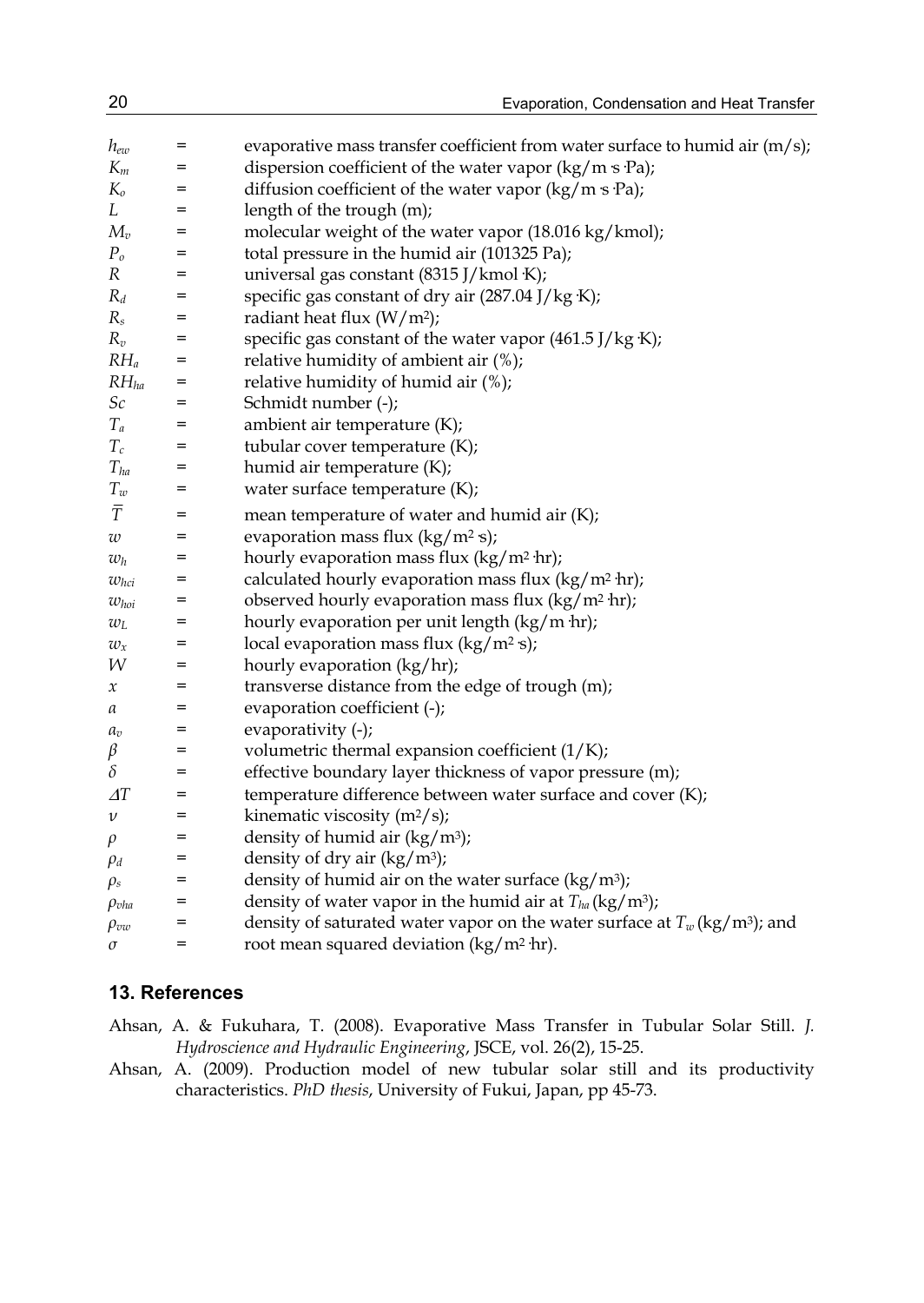- Ahsan, A. & Fukuhara, T. (2009). Condensation mass transfer in unsaturated humid air inside tubular solar still. *Annual J. of Hydraulic Engineering*, JSCE, vol. 53, 97-102.
- Ahsan, A. & Fukuhara, T. (2010a). Mass and Heat Transfer Model of Tubular Solar Still. *Solar Energy*, vol. 84 (7), 1147-1156.
- Ahsan, A. & Fukuhara, T. (2010b). Condensation Mass Transfer in Unsaturated Humid Air inside Tubular Solar Still. *J. Hydroscience and Hydraulic Engineering*, JSCE, vol. 28(1), 31-42.
- Ahsan, A.; Islam K.M.S.; Fukuhara, T. & Ghazali, A.H. (2010). Experimental Study on Evaporation, Condensation and Production of a New Tubular Solar Still. *Desalination*, vol. 260 (1-3), 172-179.
- Abu-Arabi, M.; Zurigat, Y.; Al-Hinai, H. & Al-Hiddabi, S. (2002). Modeling and performance analysis of a solar desalination unit with double-glass cover cooling. *Desalination*, 143, 173-182.
- Abu-Hijleh, B.A.K. (1996). Enhanced solar still performance using water film cooling of the glass. *Desalination*, 107, 235-244.
- Al-Karaghouli, A.A. & Alnaser, W.E. (2004). Performances of single and double basin solarstills. *Applied Energy*, 78, 347-354.
- Brutsaert, W. (1991). *Evaporation into the atmosphere*, Kluwer Academic Publishers, Netherlands, pp. 37-56.
- Chaibi, M.T. (2000). Analysis by simulation of a solar still integrated in a greenhouse roof, *Desalination*, Vol.128, pp. 123-138.
- Clark, J.A. (1990). The steady-state performance of a solar still, *Solar Energy*, Vol.44, No.1, pp. 43-49.
- Cooper, P.I. (1969). Digital simulation of transient solar still processes, *Solar Energy*, Vol.12, pp. 313-331.
- Dunkle, R.V. (1961). Solar Water Distillation: The roof type still and a multiple effect diffusion still, *Proc. international heat transfer*, ASME, University of Colorado, pp. 895-902.
- Fath, H.E.S. (1998). Solar desalination: a promising alternative for water provision with free energy, simple technology and a clean environment. *Desalination*, 116, 45-56.
- Fukuhara, T.; Asano, F.; Mutawa, H.A.A.; Nagai N. & Ito, Y. (2002). Production mechanism and performance of tubular solar still. *Proc. IDA World Congress*, Manama, Bahrain, March 8-13, BAH03-085.
- Fukuhara, T. & Islam, K.M.S. (2006).Tubular solar desalination and improvement of soil moisture retention by date palm. In *Arid Land Hydrogeology: In Search of a Solution to a Threatened Resource*. Mohamed, A. M. O.; Ed.; Taylor and Francis, London, pp. 153-162.
- Hongfei, Z.; Xiaoyan, Z.; Jing, Z. & Yuyuan, W. (2002). A group of improved heat and mass transfer correlations in solar stills, *Energy Conversion and Management*, Vol.43, pp. 2469-2478.
- Islam, K.M.S.; Fukuhara, T. & Asano, F. (2004). Mass transfer in Tubular Solar Still. *Proc. 59th Annual Conference*, JSCE, Nagoya, Japan, September 8-10, pp. 236-237.
- Islam, K.M.S.; Fukuhara, T.; Asano, F. & Mutawa, H.A.A. (2005). Productivity of the tubular solar still in the United Arab Emirates. *Proc. of MTERM International Conference*, Bangkok, Thailand, June 8-10, pp. 367-372.